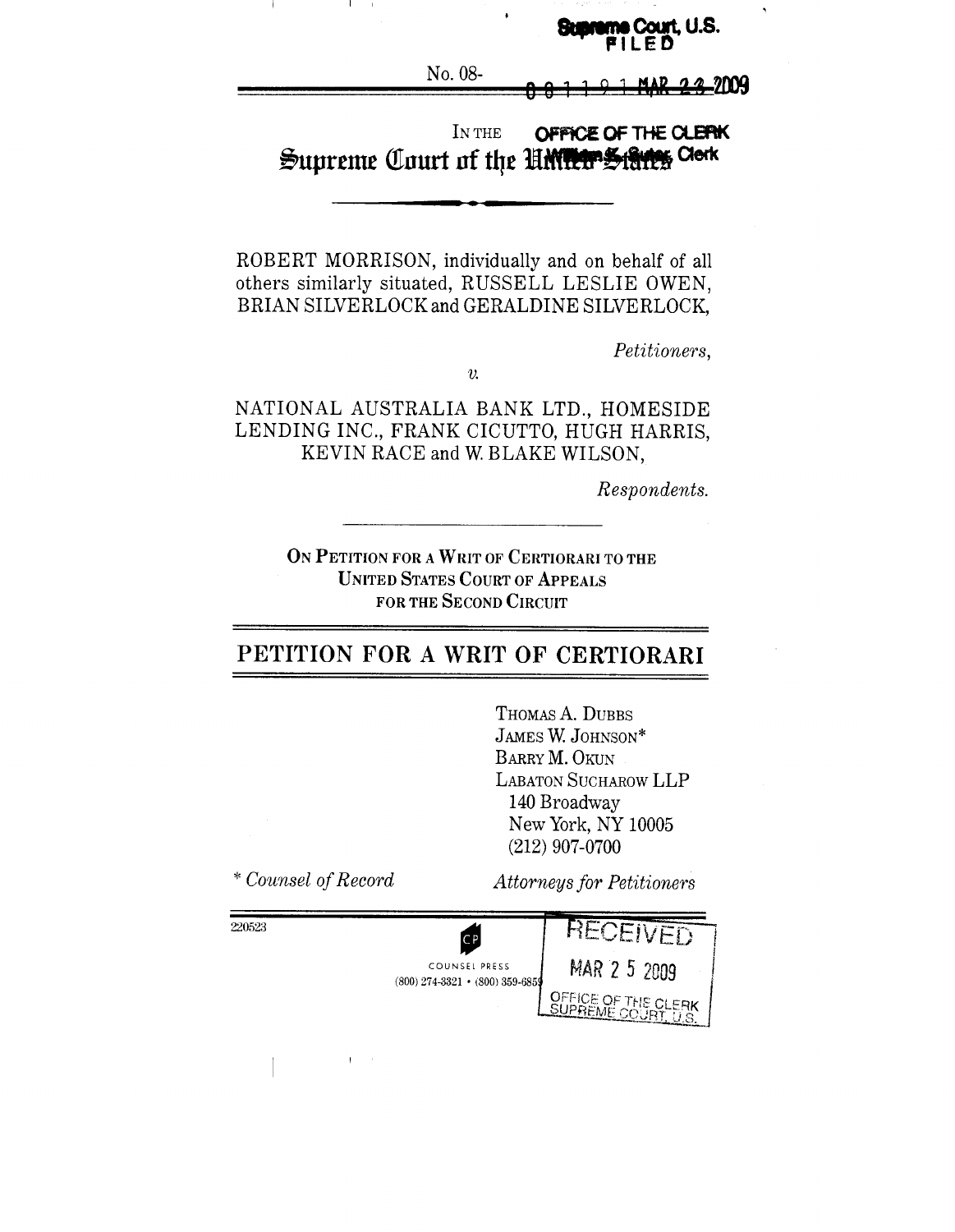#### **QUESTIONS PRESENTED**

I. Whether the antifraud provisions of the United States securities laws extend to transnational frauds where: (a) the foreign-based parent company conducted substantial business in the United States, its American Depository Receipts were traded on the New York Stock Exchange and its financial statements were filed with the Securities Exchange Commission ("SEC"); and (b) the claims arose from a massive accounting fraud perpetrated by American citizens at the parent company's Floridabased subsidiary and were merely reported from overseas in the parent company's financial statements.

II. Whether this Court, which has never addressed the issue of whether subject matter jurisdiction may extend to claims involving transnational securities fraud, should set forth a policy to resolve the three-way conflict among the circuits *(i.e.,* District of Columbia Circuit versus the Second, Fifth and Seventh Circuits versus the Third, Eighth and Ninth Circuits).

III. Whether the Second Circuit should have adopted the SEC's proposed standard for determining the proper exercise of subject matter jurisdiction in transnational securities fraud cases, as set forth in the SEC's amicus brief submitted at the request of the Second Circuit, and whether the Second Circuit should have adopted the SEC's finding that subject matter jurisdiction exists here due to the "material and substantial conduct in furtherance of" the securities fraud that occurred in the United States.

 $\overline{1}$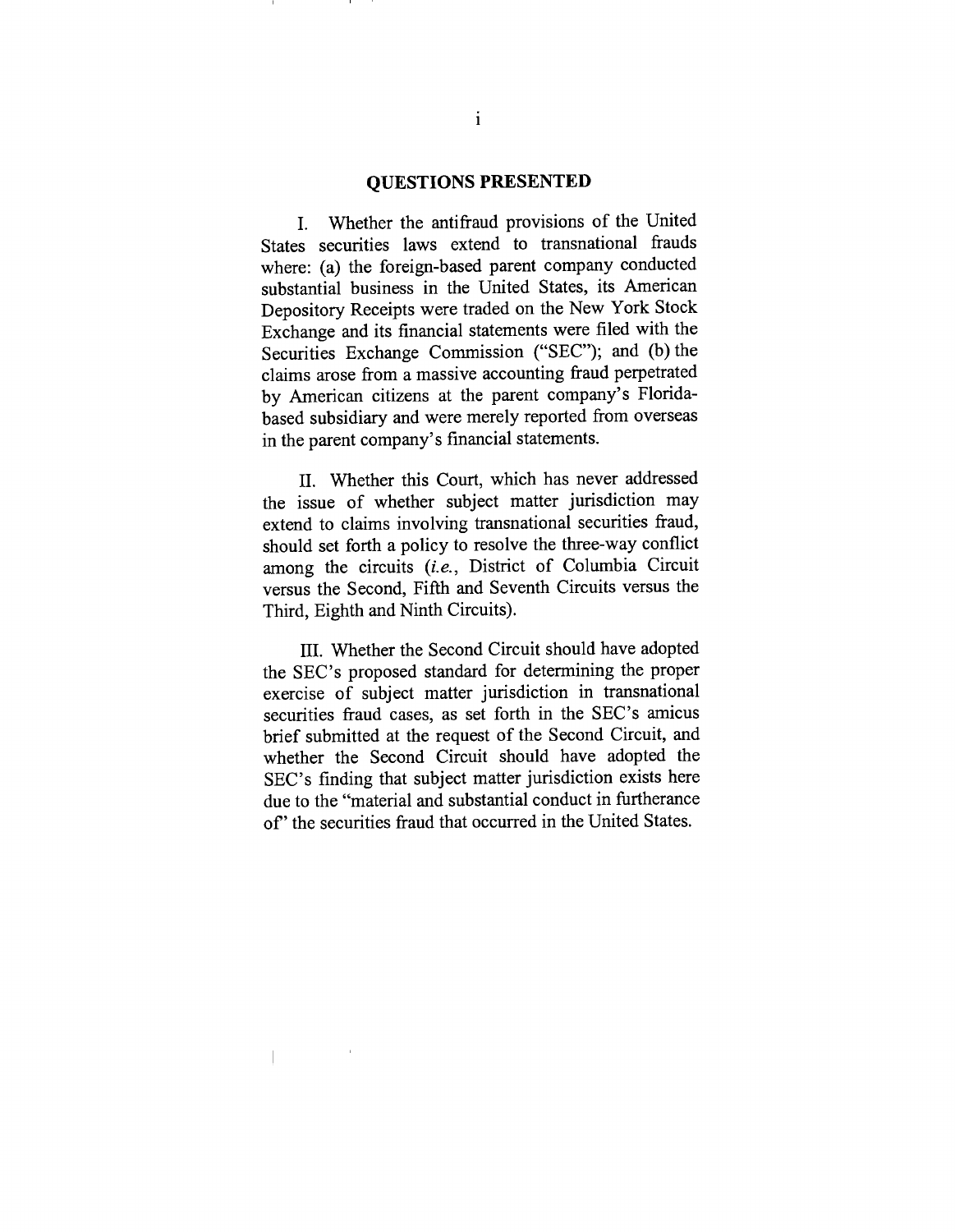# RULE 29.6 STATEMENT

Pursuant to Supreme Court Rule 29.6, petitioners state that they have no parent companies or non wholly owned subsidiaries.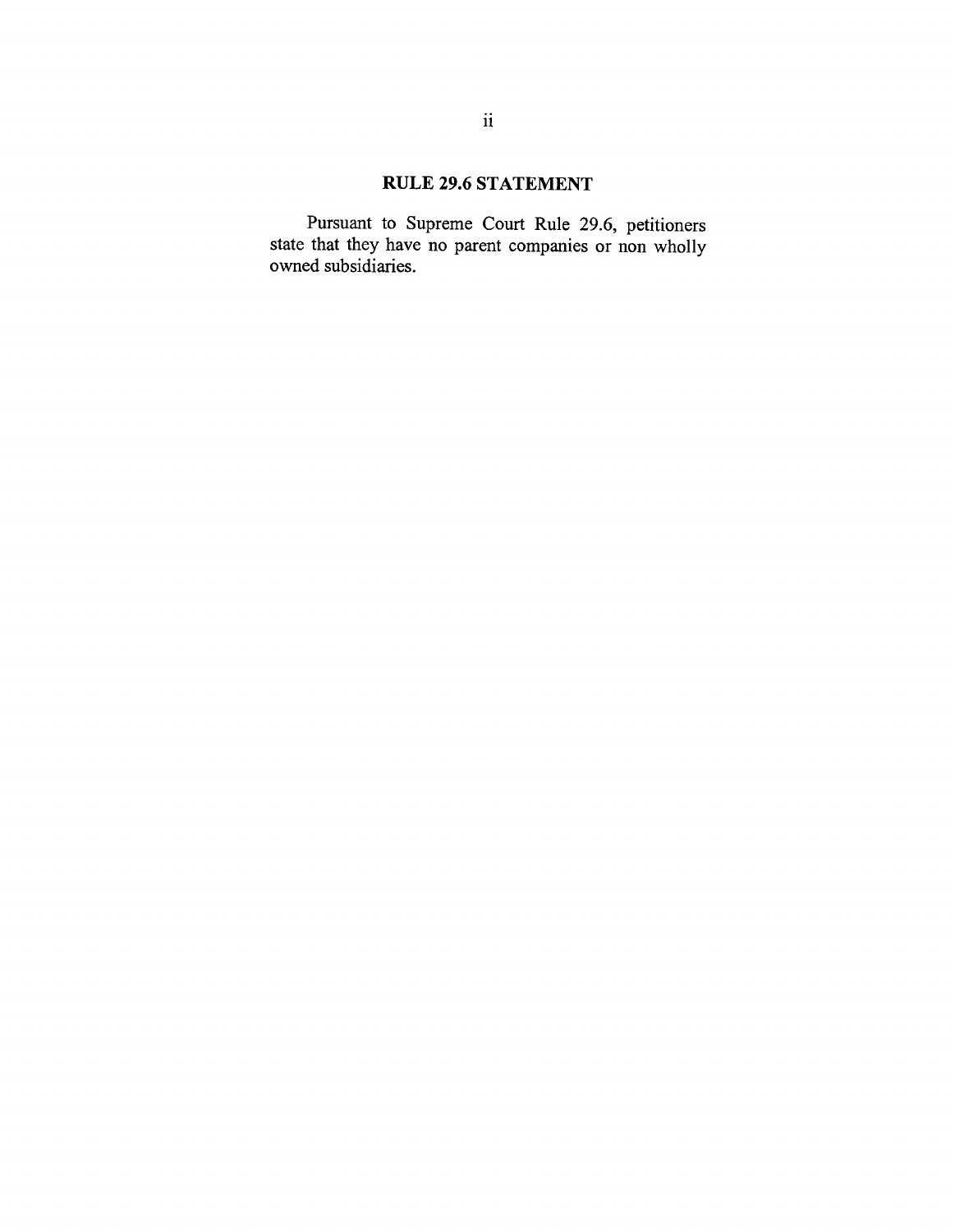# **TABLE OF CONTENTS**

|    |                       | PETITION FOR A WRIT OF CERTIORARI  1                                                                                                 |
|----|-----------------------|--------------------------------------------------------------------------------------------------------------------------------------|
|    |                       |                                                                                                                                      |
|    |                       |                                                                                                                                      |
|    |                       | RELEVANT STATUTORY PROVISIONS 1                                                                                                      |
|    |                       |                                                                                                                                      |
|    | $\mathsf{A}$ .        |                                                                                                                                      |
|    | В.                    |                                                                                                                                      |
|    | $\mathcal{C}_{\cdot}$ |                                                                                                                                      |
|    |                       | REASONS FOR GRANTING THE PETITION 10                                                                                                 |
| I. |                       | The Federal Courts of Appeals Are Deeply<br>Fractured Over Subject Matter Jurisdiction<br>Involving Transational Securities Fraud 10 |
|    | A.                    | The Exchange Act Does Not Address<br>Jurisdiction Over Transnational Securities                                                      |
|    | Β.                    | The Circuits Have Adopted Three<br>Different Approaches To The "Conduct                                                              |
|    | C.                    | The Conflict Is Entrenched14                                                                                                         |

and the

and the

 $\label{eq:1} \frac{1}{\prod_{i=1}^n\left(\frac{1}{\lambda_i}\right)^{n_i}}\left(\frac{1}{\lambda_i}\right)^{n_i}\left(\frac{1}{\lambda_i}\right)^{n_i}$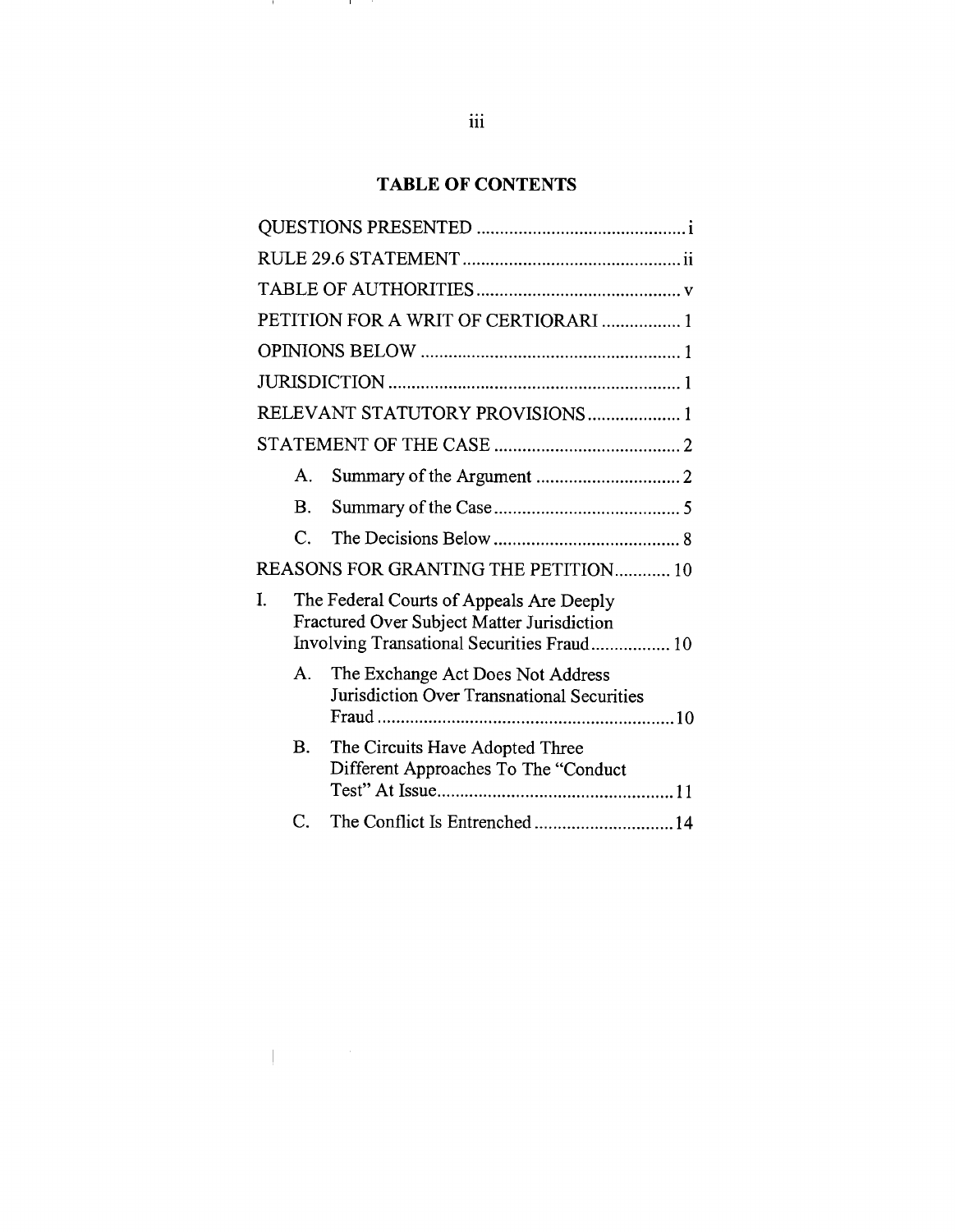| II. This Case Is An Excellent Vehicle For                                                                                             |
|---------------------------------------------------------------------------------------------------------------------------------------|
| III. As Recognized By The SEC, Resolution Of<br>The Split Among The Circuits Is Necessary                                             |
| IV. As The SEC Noted, The Second Circuit's<br>Case-By-Case Application Of The "Conduct<br>Test" Has Left "Uncertainty In The District |
|                                                                                                                                       |
|                                                                                                                                       |

# **APPENDIX**

| Appendix A, Opinion of the United States Court<br>of Appeals for the Second Circuit, decided Oct.                                                                                    |  |
|--------------------------------------------------------------------------------------------------------------------------------------------------------------------------------------|--|
| Appendix B, Order of the United States District<br>Court for the Southern District of New York,                                                                                      |  |
| Appendix C, Brief of the Securities And<br><b>Exchange Commission As Amicus Curiae In</b><br>Response To The Court's Request of The<br>United States Court of Appeals For The Second |  |
|                                                                                                                                                                                      |  |
|                                                                                                                                                                                      |  |
|                                                                                                                                                                                      |  |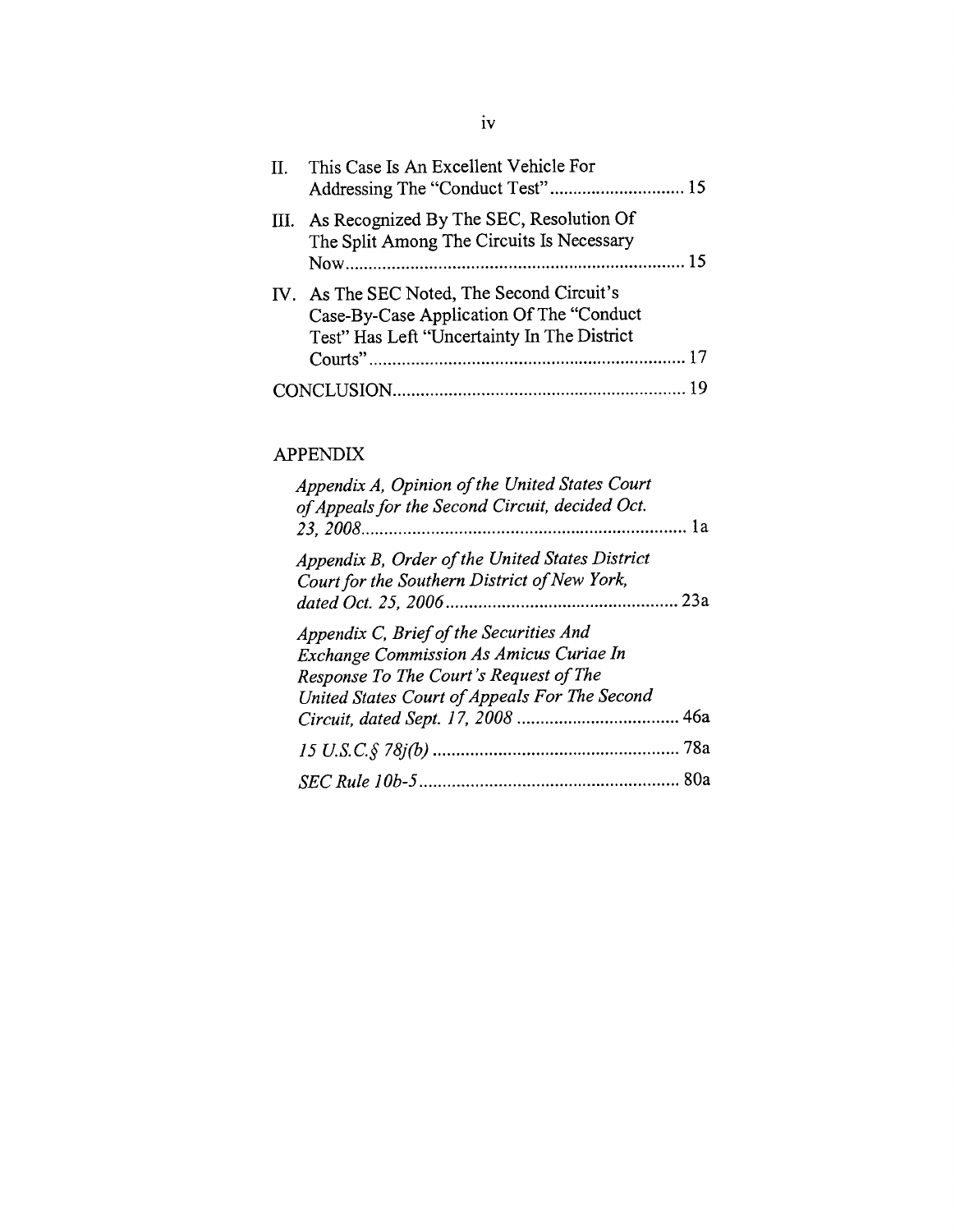# **TABLE OF AUTHORITIES**

# **FEDERAL CASES**

| In re Alstom SA Sec. Litig.,                                                                                   |
|----------------------------------------------------------------------------------------------------------------|
| In re Bayer AG Sec. Litig.,<br>No. 03 Civ. 1546, 2004 WL 2190357                                               |
| Bersch v. Drexel Firestone, Inc.,                                                                              |
| Continental Grain (Austl.) Pty. Ltd. v.<br>Pacific Oilseeds, Inc.,<br>592 F.2d 409 (8th Cir. 1979)  12, 13, 15 |
| In re CP Ships Ltd. Sec. Litig.,<br>No. 8:05 MD 1656, 2008 WL 4663363                                          |
| Europa & Overseas Commodity Traders, S.A. v.<br>Banque Poriba London,                                          |
| Froese v. Staff,<br>No. 02 CV 5744, 2003 WL 21523979                                                           |
| In re Gaming Lottery Sec. Litig.,                                                                              |
| Gruenthal GmbH v. Hotz,                                                                                        |

and the con-

and the

 $\label{eq:1.1} \left\{ \begin{array}{cc} \mathcal{L}_{\text{max}} & \mathcal{L}_{\text{max}} \\ \mathcal{L}_{\text{max}} & \mathcal{L}_{\text{max}} \end{array} \right.$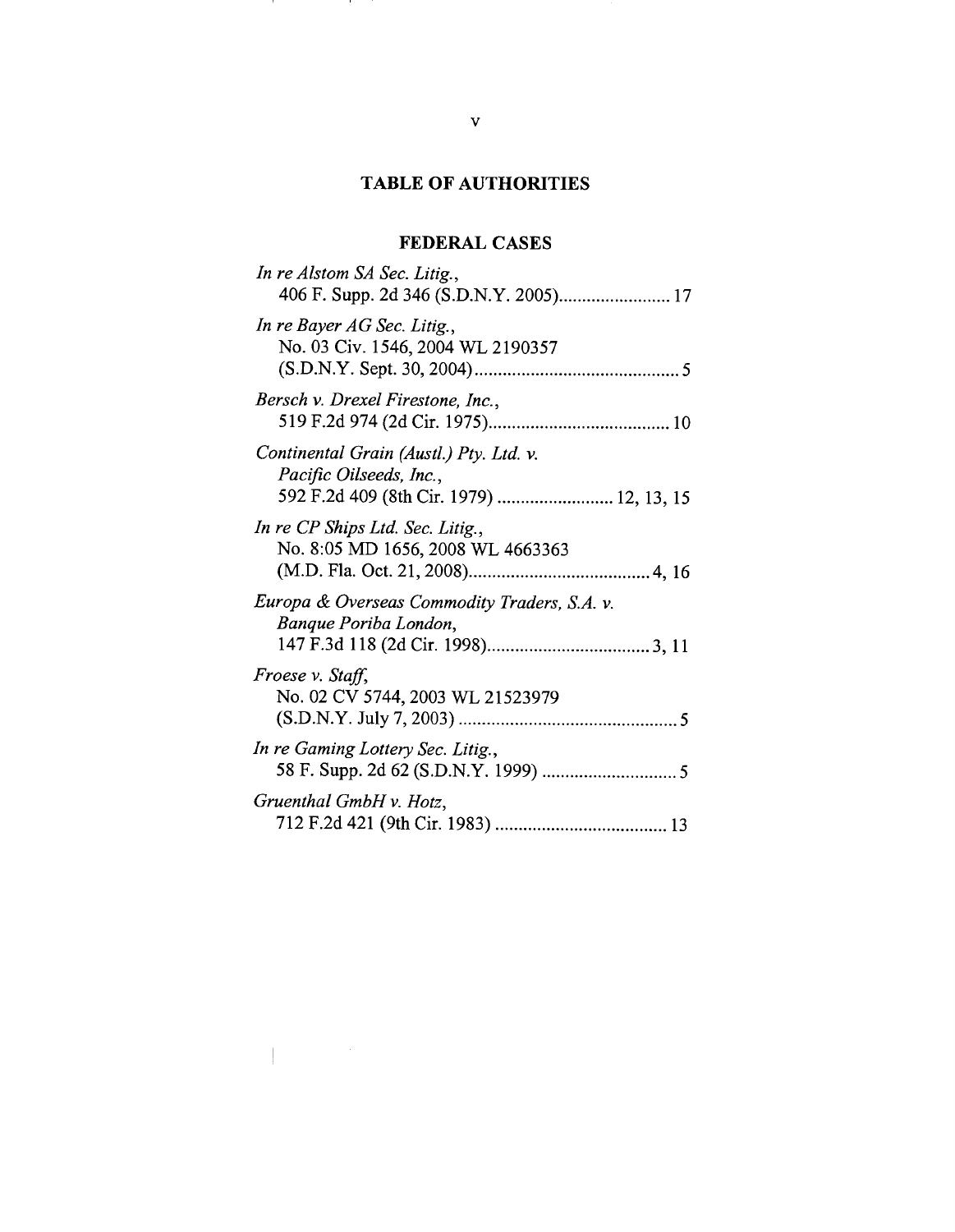| ITT v. Vencap, Ltd.,                                              |  |
|-------------------------------------------------------------------|--|
| Itoba Ltd. v. LEP Group, LLC,                                     |  |
| Kauthar SDN BHD v. Sternberg,                                     |  |
| Leasco Data Processing Equip. Corp. v. Maxwell,                   |  |
| Morrison v. National Austl. Bank,                                 |  |
| Psimenos v. E.F. Hutton & Co.,                                    |  |
| Robinson v. TCI/US W. Commc'ns, Inc.,                             |  |
| Royal Dutch/Shell Transp. Sec. Litig.,                            |  |
| S.E.C. v. Berger,                                                 |  |
| $S.E.C.$ v. Kasser,<br>548 F.2d 109 (3d Cir. 1977) 12, 14, 15, 16 |  |
| Zoelsch v. Arthur Anderson & Co.,                                 |  |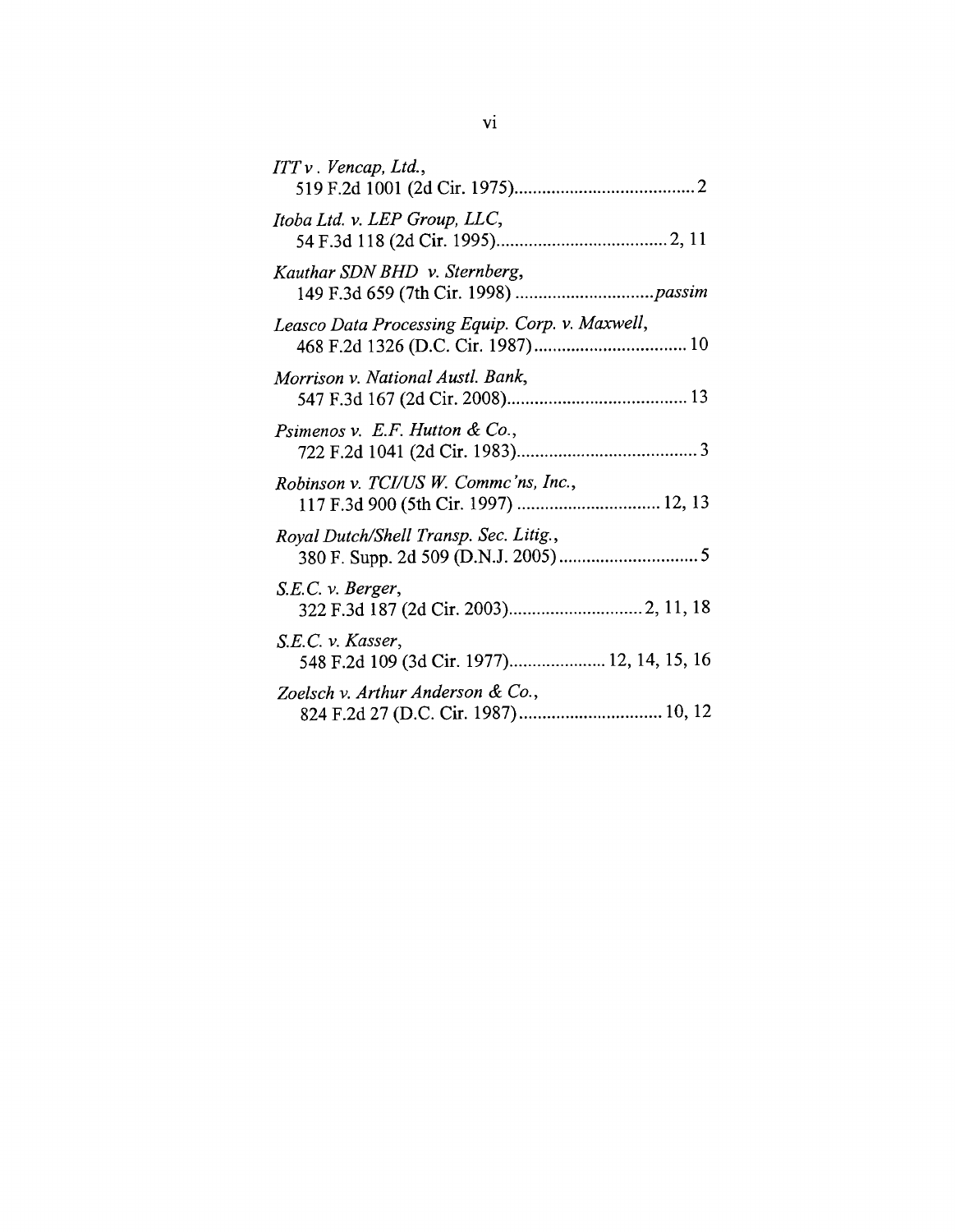# **DOCKETED CASES**

| Inversiones Mar Octava Limitada v.                 |  |
|----------------------------------------------------|--|
| Banco Santandar, S.A.,                             |  |
| No. 09 Civ. 20215 (S.D.N.Y. filed Jan. 26, 2009) 5 |  |

## **STATUTES**

# **OTHER AUTHORITY**

| Restatement (Second) of Foreign Relations of the |  |
|--------------------------------------------------|--|
|                                                  |  |

11 Mill

and the

 $\label{eq:2.1} \frac{1}{\sqrt{2\pi}}\int_{\mathbb{R}^{3}}\left|\frac{d\mu}{\mu}\right|^{2}d\mu\leq\frac{1}{2\sqrt{2\pi}}\int_{\mathbb{R}^{3}}\left|\frac{d\mu}{\mu}\right|^{2}d\mu.$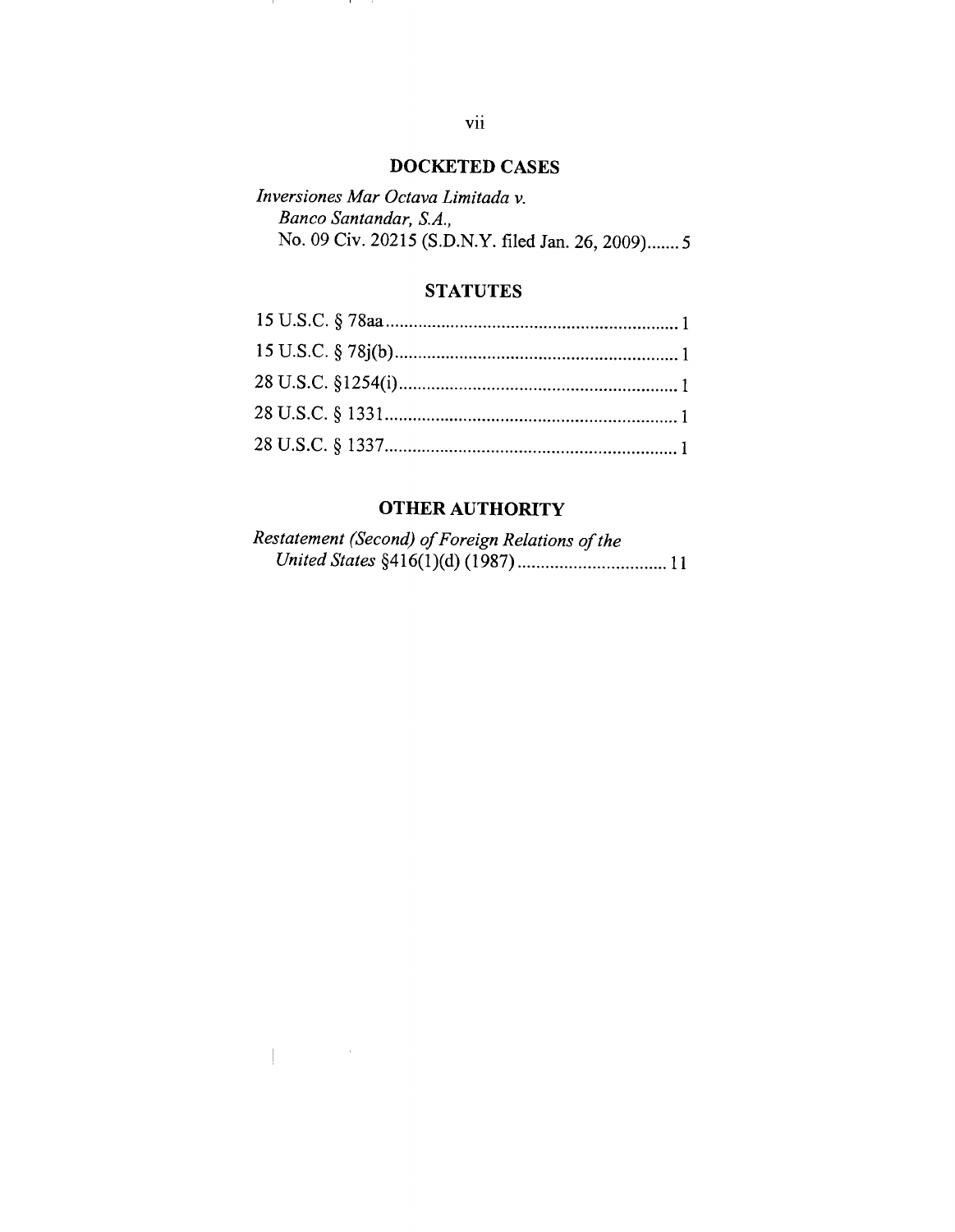#### **PETITION FOR A WRIT OF CERTIORARI**

Petitioners respectfully petition for a writ of certiorari to review the judgment of the United States Court of Appeals for the Second Circuit.

### **OPINIONS BELOW**

The panel opinion of the United States Court of Appeals for the Second Circuit (App. la) is published at 547 F.3d 167. The district court's order (App. 23a) is reported at 2006 WL 3844465.

### **JURISDICTION**

The judgment of the court of appeals was entered on October 23, 2008. On January 13, 2009, Justice Ginsburg granted an extension of time until March 23, 2009, in which to file a petition for a writ of certiorari. This Court has jurisdiction pursuant to 28 U.S.C. § 1254(i).

The jurisdiction of the district court was invoked pursuant to 28 U.S.C. §§ 1331 and 1337 as well as Section 27 of the Securities Exchange Act of 1934, 15 U.S.C. § 78aa.

### **RELEVANT STATUTORY PROVISIONS**

The relevant provisions of Section 10(b) of the Securities Exchange Act of 1934, 15 U.S.C. § 78j(b), and

 $\overline{\phantom{a}}$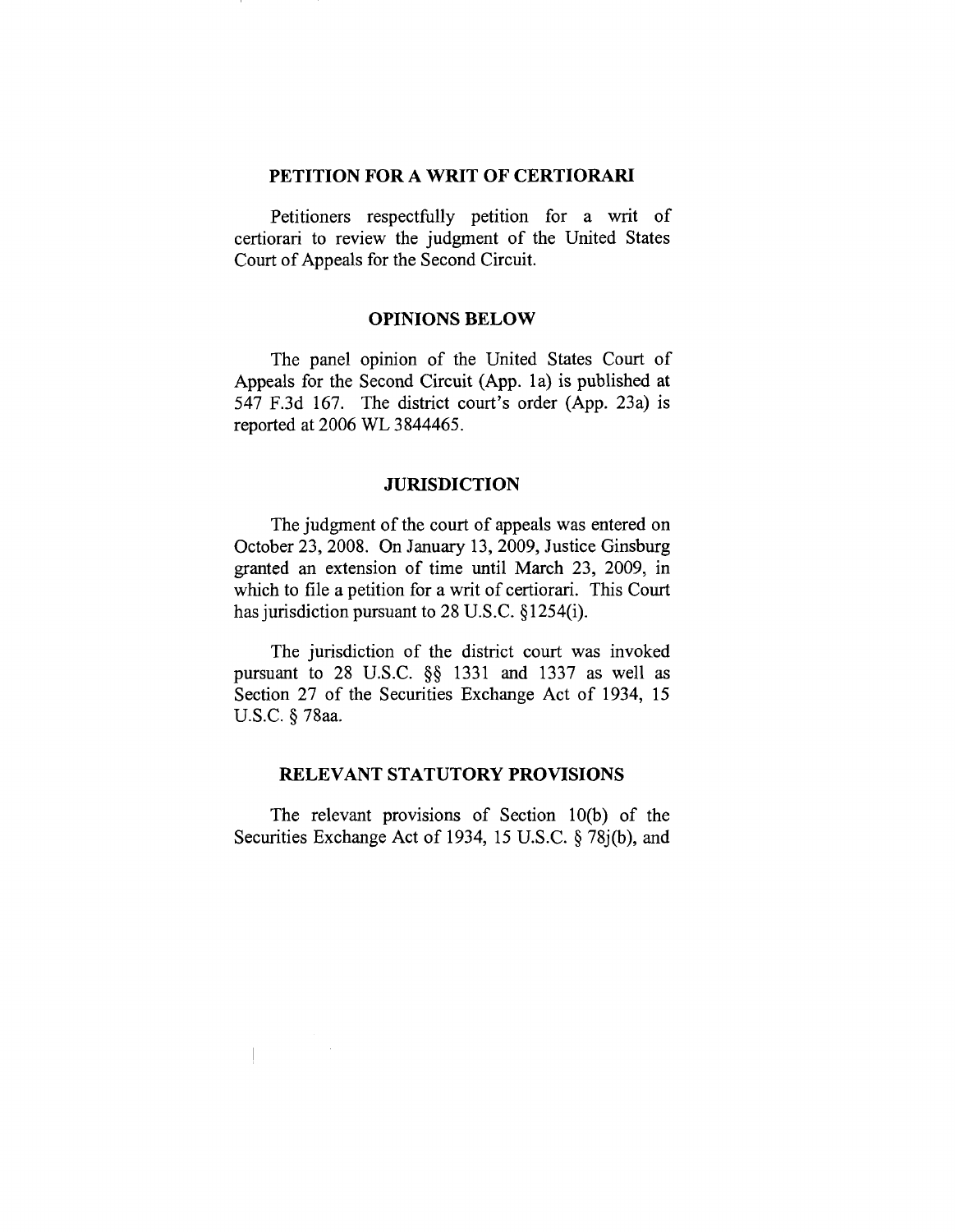SEC Rule 10b-5 promulgated thereunder, are reproduced at App., 78a-79a.

#### **STATEMENT OF THE CASE**

#### **A. Summary of the Argument**

The text of the Securities Exchange Act of 1934 ("Exchange Act") is silent as to the transnational reach of the statute. *See, e.g., Itoba Ltd. v. LEP Group, LLC,* 54 F.3d 118, 121 (2d Cir. 1995). But since the enactment of the Exchange Act, courts in every circuit have recognized that "subject matter jurisdiction may extend to claims involving transnational securities fraud."*S.E.C.v. Berger,* 322 F.3d 187, 192 (2d Cir. 2003). As Judge Henry J. Friendly noted more than 30 years ago, "Congress [did not] intend to allow the United States to be used as a base for manufacturing fraudulent security devices for export, even when these are peddled only to foreigners." *ITT v. Vencap, Ltd.,* 519 F.2d 1001, 1017 (2d Cir. 1975). Yet during the many years in which the Exchange Act has been on the books, this Court has never construed this central and often determinative issue of subject matter jurisdiction in the context of the federal securities laws.

Meanwhile, the Seventh Circuit has observed the disarray among the circuits, noting that the circuits have adopted divergent approaches to a widely-used test to determine the existence of subject matter jurisdiction in securities fraud cases: the so-called "conduct test." *Kauthar SDN BHD v. Sternberg,* 149 F.3d 659, 663-65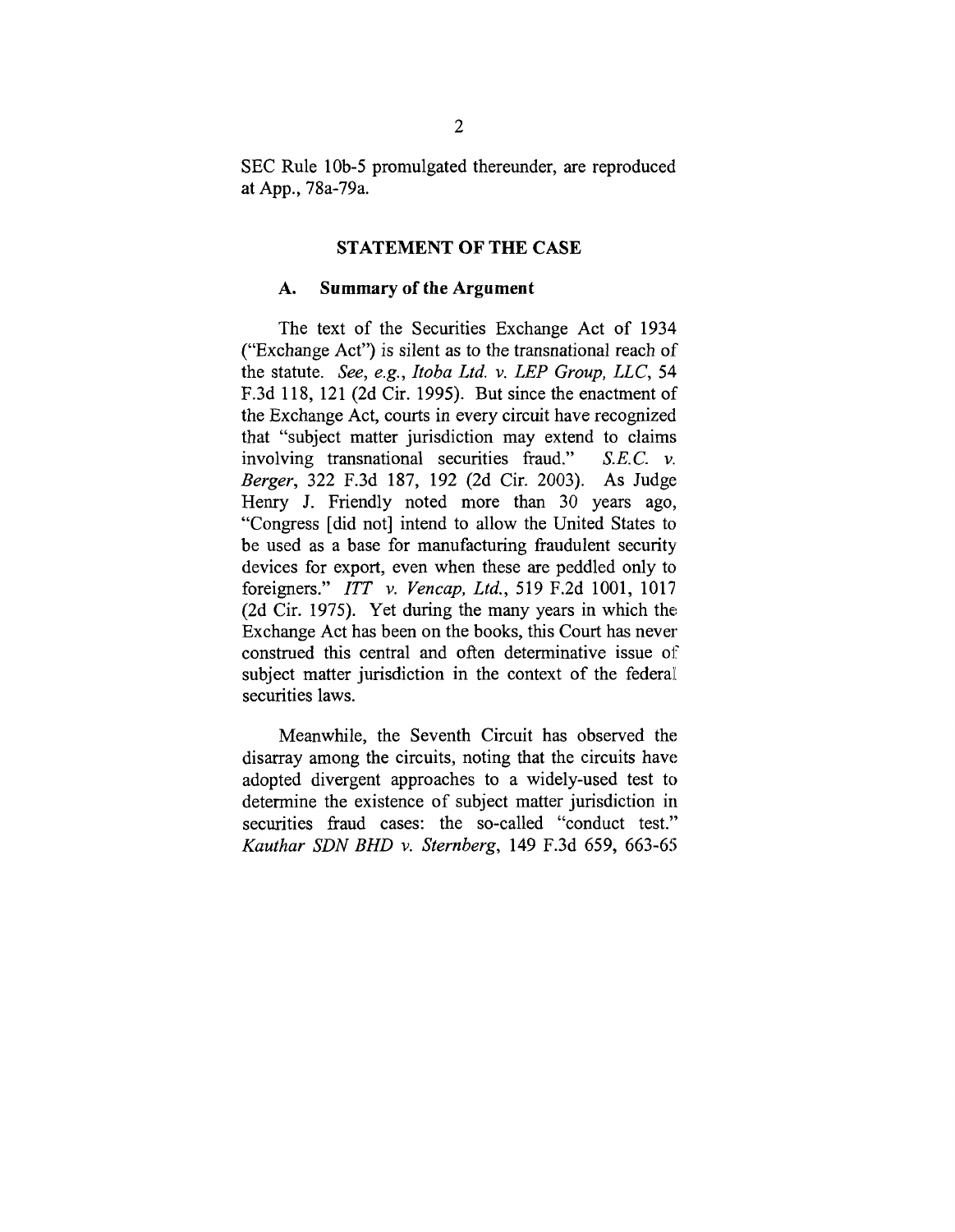(7th Cir. 1998). The conduct test focuses "on the nature of [the] conduct within the United States as it relates to carrying out the alleged fraudulent scheme," *Psimenos v. E.F. Hutton & Co.,* 722 F.2d 1041, 1045 (2d Cir. 1983), on the theory, as first expressed by Judge Friendly, that "Congress would not want the United States to become a base for fraudulent activity harming foreign investors." *Europa & Overseas Commodity Traders, S.A. v. Banque Poriba London,* 147 F.3d 118, 125 (2d Cir. 1998). The Seventh Circuit, in observing the disarray among the circuits, stated "[a]lthough the Circuits that have confronted the matter seem to agree that there are some transnational situations to which the antifraud provisions of the securities laws are applicable, *agreement appears to end at that point." Kauthar SDN BHD,* 149 F.3d at 665 (emphasis added).

The District of Columbia Circuit has developed the most restrictive approach under the conduct test, and requires that the domestic conduct at issue must *itself* constitute a securities violation. The Third, Eighth and Ninth Circuits are at the opposite end, requiring only that at least *some* activity designed to further a fraudulent scheme occur within the United States. The Second, Fifth and Seventh Circuits have adopted a middle ground between these two positions, requiring that the domestic conduct in question be more than merely preparatory to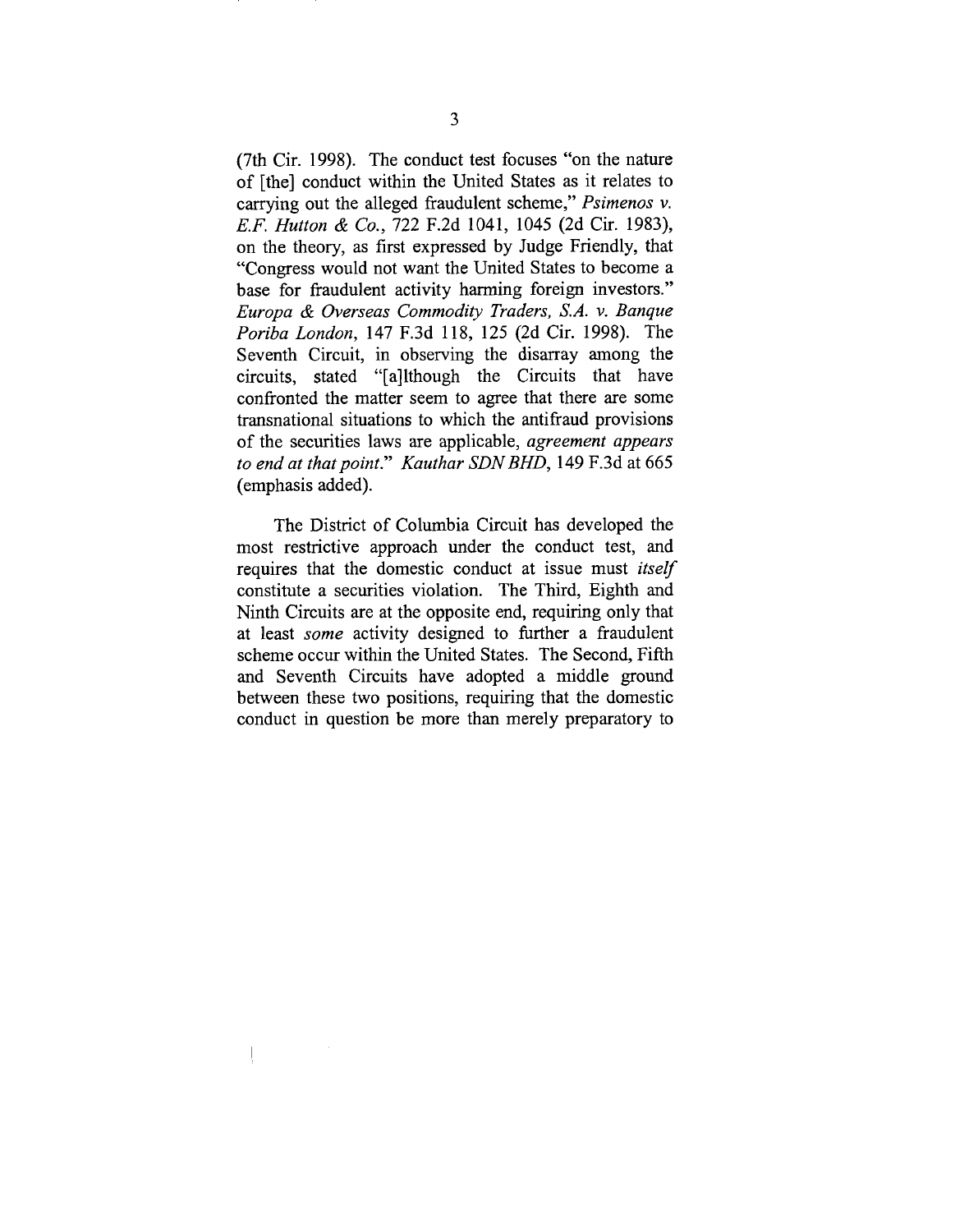the fraud and that it be a direct cause of the loss in question.<sup>1</sup>

The SEC, in its amicus brief submitted to the Second Circuit panel, rejected the District of Columbia Circuit's restrictive approach and proposed the following standard to assess whether the antifraud provisions apply to transnational securities fraud cases:

> The antifraud provisions of the securities laws apply to transnational frauds that result exclusively or principally in overseas losses if the conduct in the United States is material to the fraud's success and forms a substantial component of the fraudulent scheme.

App. 48a. The SEC believed that, applying the standard to the allegations in petitioners' complaint, "material and substantial conduct in furtherance of the alleged fraud occurred in the United States so as to support application of the antifraud provisions .... " App. 49a-50a.

As the SEC noted in its amicus brief, "[t]hese type of suits have become more prevalent in recent years." App.

 $<sup>1</sup>$  This disarray is shown by the fact that within days of the</sup> Second Circuit's decision in this case, a court in the Eleventh Circuit reached the opposite holding on virtually the same facts. *See In re CP Ships Ltd. Sec. Litig.,* No. 8:05-MD-1656- 27T, 2008 WL 4663363, at \*2 (M.D. Fla. Oct. 21, 2008) (court exercised jurisdiction over securities claims involving financial fraud at a Tampa, Florida-based subsidiary that were reported in financial statements of parent company in England).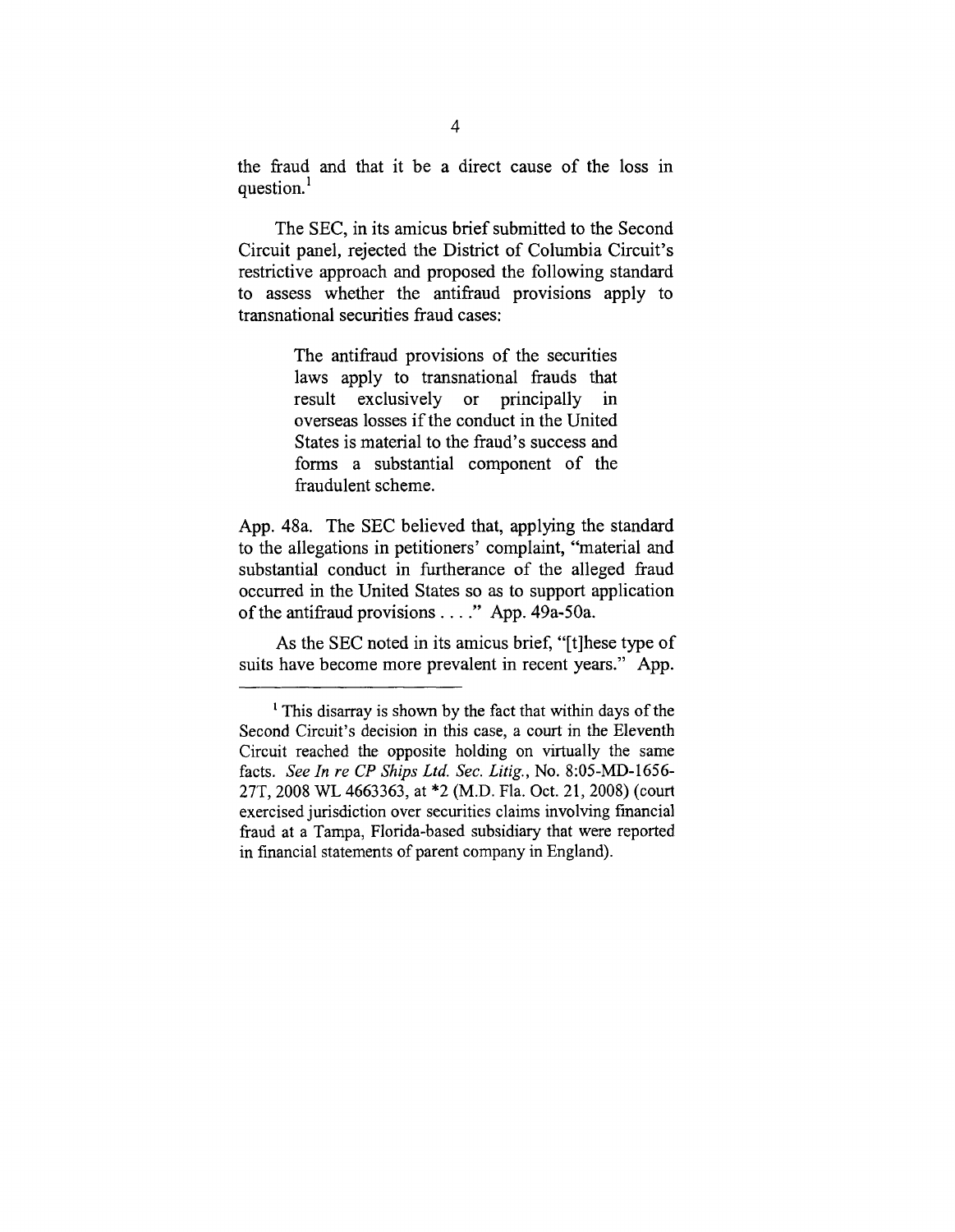at 51a (citing *Royal Dutch~Shell Transp. Sec. Litig.,* 380 F. Supp. 2d 509 (D.N.J. 2005); *In re BayerAG See. Litig.,* No. 03 Civ. 1546, 2004 WL 2190357 (S.D.N.Y. Sept. 30, 2004); *Froese v. Staff,* No. 02 CV 5744, 2003 WL 21523979 (S.D.N.Y. July 7, 2003); *In re Gaming Lottery Sec. Litig.,* 58 F. Supp. 2d 62 (S.D.N.Y. 1999)). Indeed, the timeliness of the issue is underscored by the export to foreign jurisdictions of the Bernard Madoff Ponzi scheme, which has recently given rise to various class actions on behalf of foreign investors. *See, e.g., Inversiones Mar Octava Limitada v. Banco Santander, S.A.,* No. 09 Civ. 20215 (S.D.N.Y. filed Jan. 26, 2009).

It is time for this Court to resolve the divergent conduct test approaches among the circuits. The Exchange Act and its role in transnational securities fraud is too important an issue in the current world-wide economic crisis to allow the lower courts to continue floundering in disarray with divergent standards. This case presents an ideal vehicle for bringing order to the conduct test standards since this case implicates the current split of authority and involves only this one issue.

#### **B. Summary of the Case**

Respondent National Australia Bank ("NAB") is organized under the laws of Australia and, at all relevant times, was that country's largest bank. NAB's ordinary shares trade on the Australian securities exchanges, and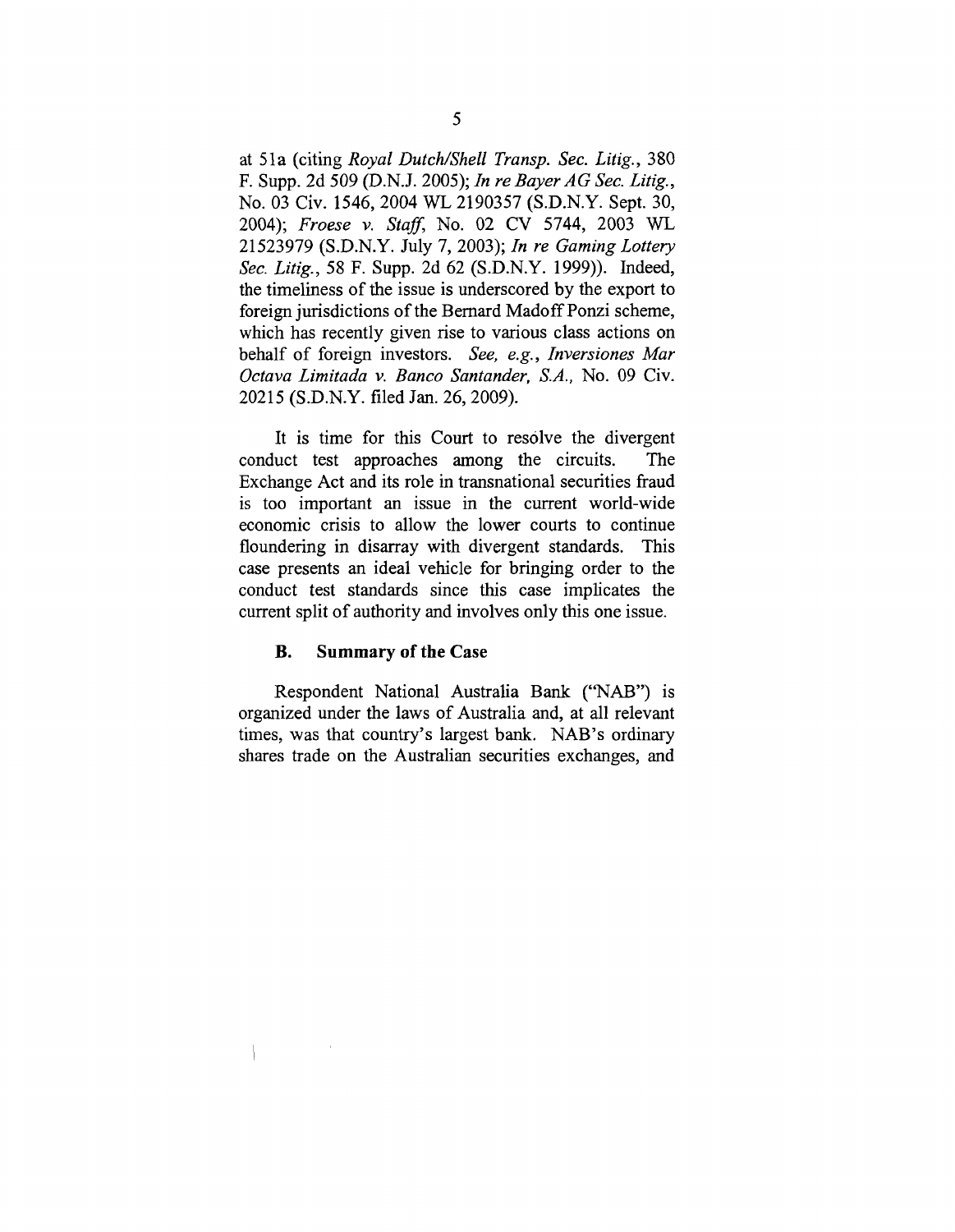its American Depositary Receipts  $("ADRs")^2$  were intentionally created to trade on the New York Stock Exchange ("NYSE"). Respondent Frank Cicutto was Chief Executive officer of NAB until February 2004.

Respondent HomeSide Lending, Inc. ("HomeSide") was at one time the sixth largest mortgage servicer in the United States and at all relevant times was a whollyowned subsidiary of NAB, and was located in Jacksonville, Florida.<sup>3</sup> HomeSide was a mortgage service provider, meaning it serviced mortgages in return for a fee. Respondents Harris, Race and Wilson served as HomeSide's Chief Executive Officer, Chief Operating Officer, and Chief Financial Officer, respectively, from April 1999 until each man "resigned" on September 4, 2001.

 $2$  An "ADR" is a negotiable certificate issued by a United States depositary bank that represents a specified number of shares of a foreign security that have been deposited with a foreign branch or agent of the depositary. ADRs are registered with the SEC and are governed by the provisions of the federal securities laws. In particular, NAB was required to file with the SEC Forms 6 and 20, which are nearly analogous to Forms 10-Q and 10K filed with the SEC by United States corporations. It is not disputed that the ADRs were traded on the NYSE although they are not encompassed within the proposed plaintiff class.

 $<sup>3</sup>$  After the stunning revelation in September 2001 of the</sup> A\$3.05 billion writedown that NAB was forced to book, NAB sold HomeSide to Washington Mutual, Inc. In September 2008, J.P. Morgan Chase & Co. purchased the banking assets of Washington Mutual, Inc.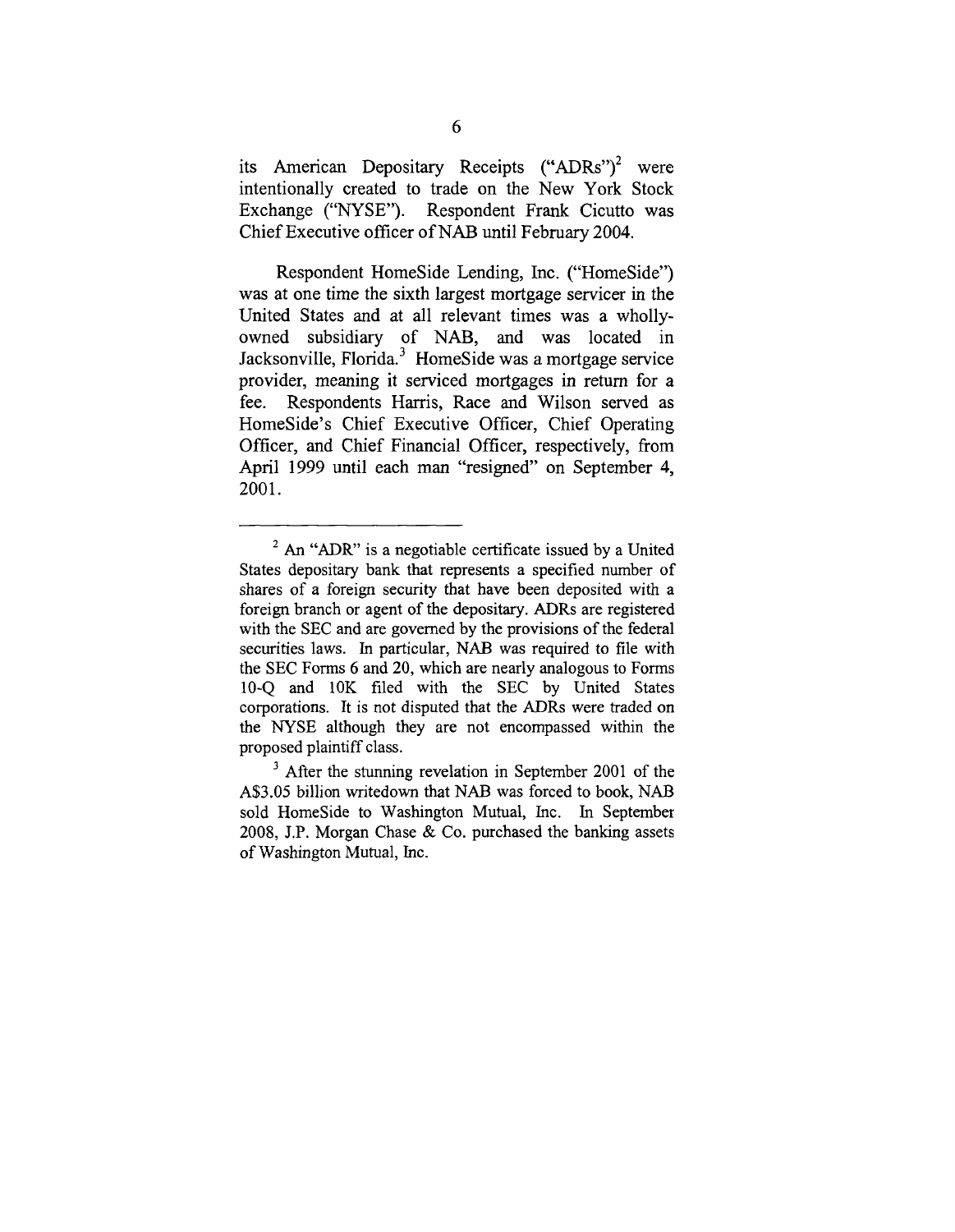Petitioners alleged that Harris, Race and Wilson, then residents of Florida, violated the federal securities laws by intentionally overvaluing HomeSide's portfolio with the selection of unduly aggressive mortgage prepayment speeds, in violation of Generally Accepted Accounting Principles, which respondents knew were incorrect and which were chosen solely in order to achieve over-inflated earnings targets. When the accounting fraud was uncovered and disclosed on September 3, 2001, NAB announced two massive writedowns totaling well over three billion Australian dollars.

While NAB claimed that the problems at HomeSide were caused by inadvertent errors or mere mistakes, the real reason for the writedown and restatement was fraud. Several employees and top executives at HomeSide had been cooking HomeSide's books since at least April 1999. Based, in part, on an analysis of HomeSide's internal computer data produced by former employees who acted as "whistleblowers", petitioners alleged that there was a consistent manipulation of key data in HomeSide's valuation models. HomeSide executives Harris, Race and Wilson, along with others, had deliberately overvalued HomeSide's mortgage portfolio its only real asset. This overvaluation occurred in a declining interest rate environment in which customers were refinancing and paying off mortgages that were being serviced by HomeSide - by hundreds of millions of  $dollars - and HomeSide's only real asset, its mortgage$ servicing rights, was disappearing.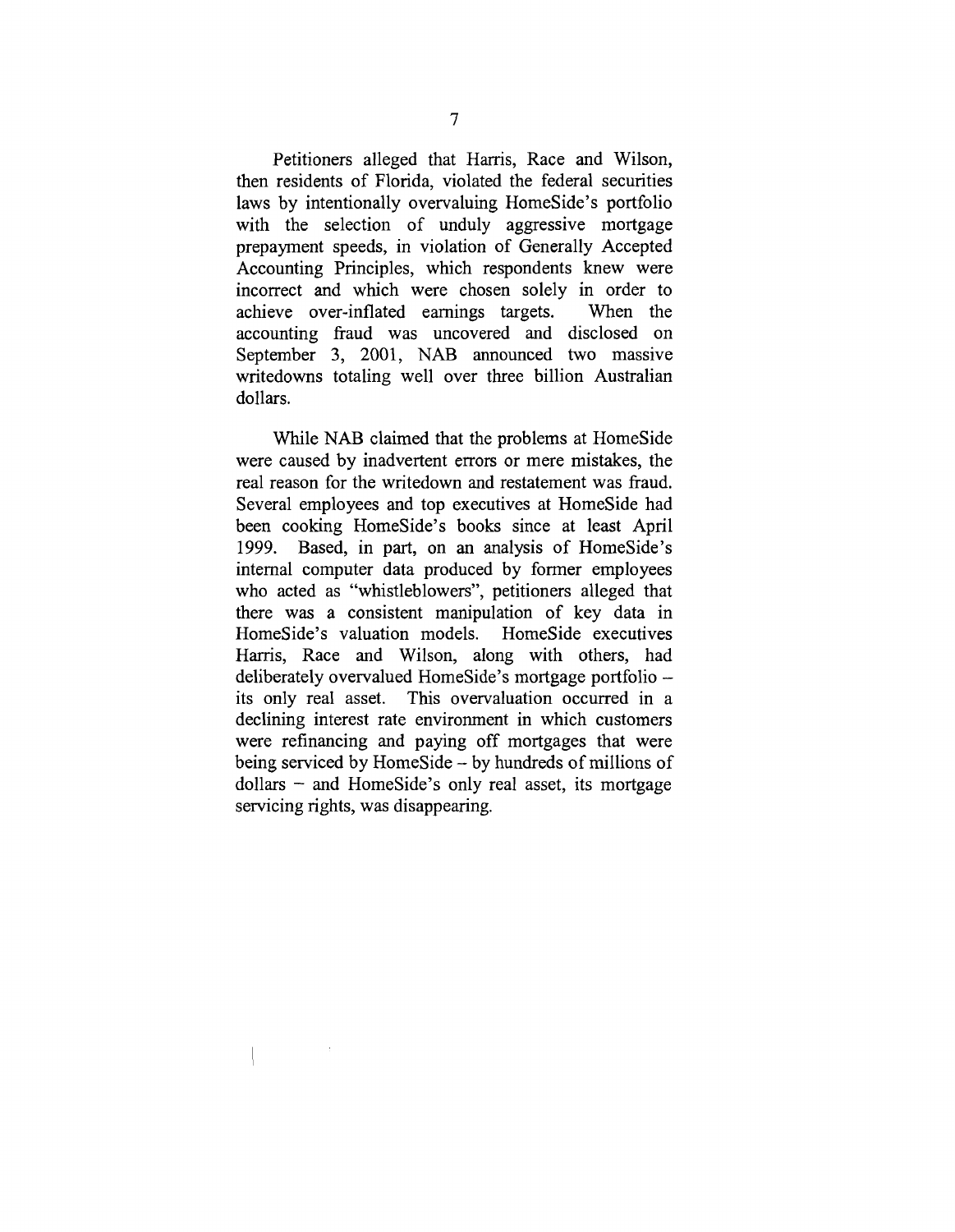HomeSide's fraudulent financial information was then transmitted to NAB in Australia. NAB incorporated this fraudulent information into its annual reports, reprinting the fraudulent financial statements of HomeSide *line-by-line. Every false statement made by NAB concerning HomeSide's operations, results and value was a repetition of the false financial information that HomeSide concocted in Florida for the very purpose of misleading NAB's shareholders about HomeSide's value and financial results.*

#### **C. The Decisions Below**

Notwithstanding uncontroverted proof of the perpetration of the fraud in Florida, documented and corroborated by the internal records of HomeSide provided to counsel by confidential witnesses, the district court, in an Opinion entered on October 26, 2004, dismissed the securities claims of Owen and the Silverlocks, on the grounds that the district court did not have subject matter jurisdiction over the foreign plaintiffs' claims. App. 42a.

The district court entered final judgment on January 16, 2007.

A three-judge panel of the Second Circuit heard oral argument on July 18, 2008. The panel invited the SEC to submit an amicus brief to offer "the view of the [SEC] on both the broader questions posed by this case and the case. itself" as to whether the antifraud provisions of the United. States securities laws apply to transnational fraud. App. 48a. As previously noted, the SEC believed the instant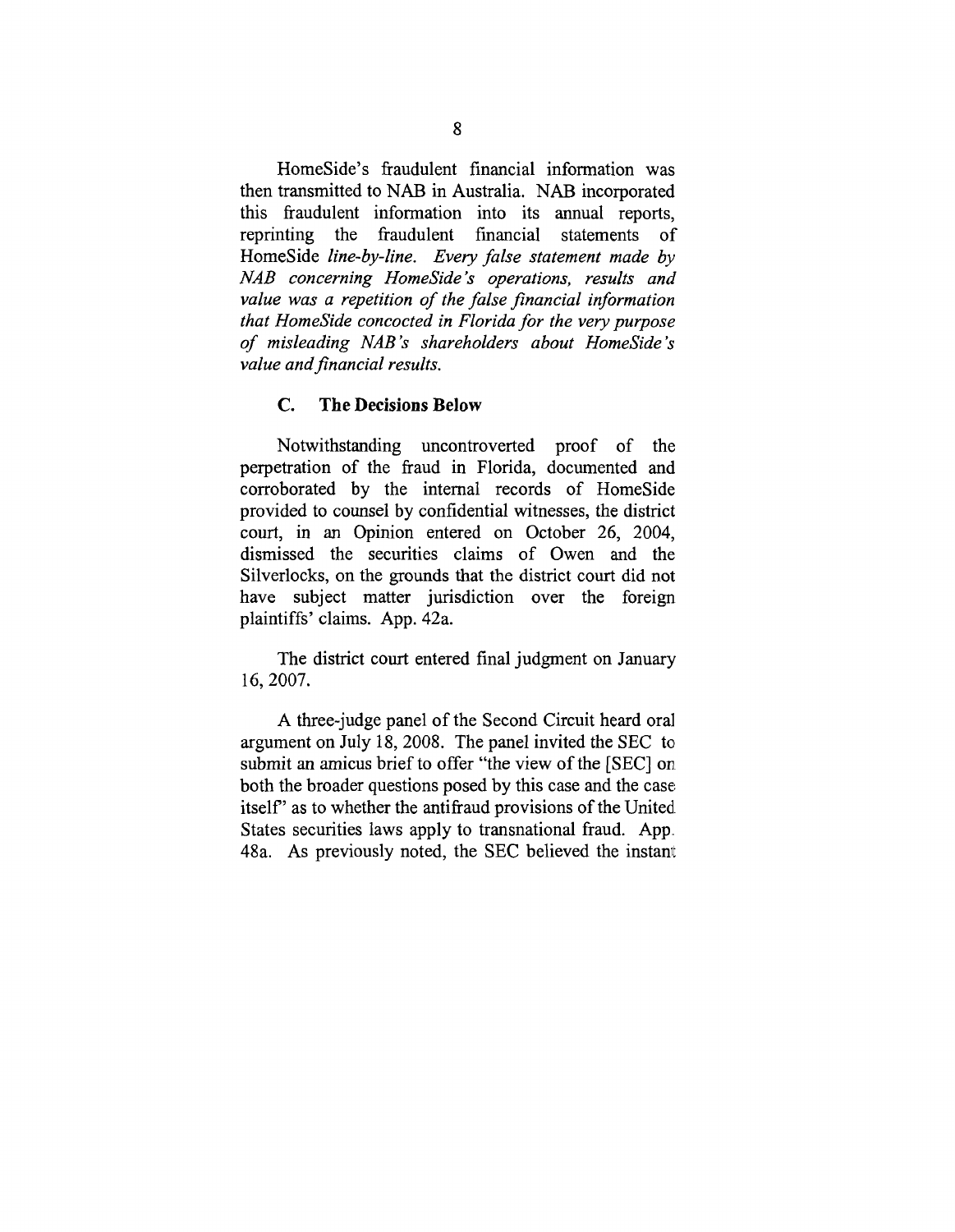case supported the application of the antifraud provisions of the Exchange Act.

The Second Circuit, without any analysis of the SEC's position, held that there was no subject matter jurisdiction. Instead, the panel explained that "[t]he issue for us to resolve here boils down to what conduct comprises the heart of the alleged fraud." App. 18a.

The Second Circuit panel summarized petitioners' position as follows:

> [Petitioners] assert that the alleged manipulation of the MSR by HomeSide in Florida made up the main part of the fraud since those false numbers constituted the misleading information passed on to investors through NAB's public statements. According to [petitioners], if HomeSide had not created and sent artificially inflated numbers up to its parent company, there would have been no fraud, no harm to purchasers, and no claims under Rule 10b-5.

App. 18a.

The panel, per an opinion authored by Judge Barrington D. Parker, Jr., unanimously affirmed the district court and held, contrary to Judge Friendly's admonition, that the locus of the statement determined whether subject matter jurisdiction existed, rather than the locus of the conduct that comprised the fraud. App. 19a.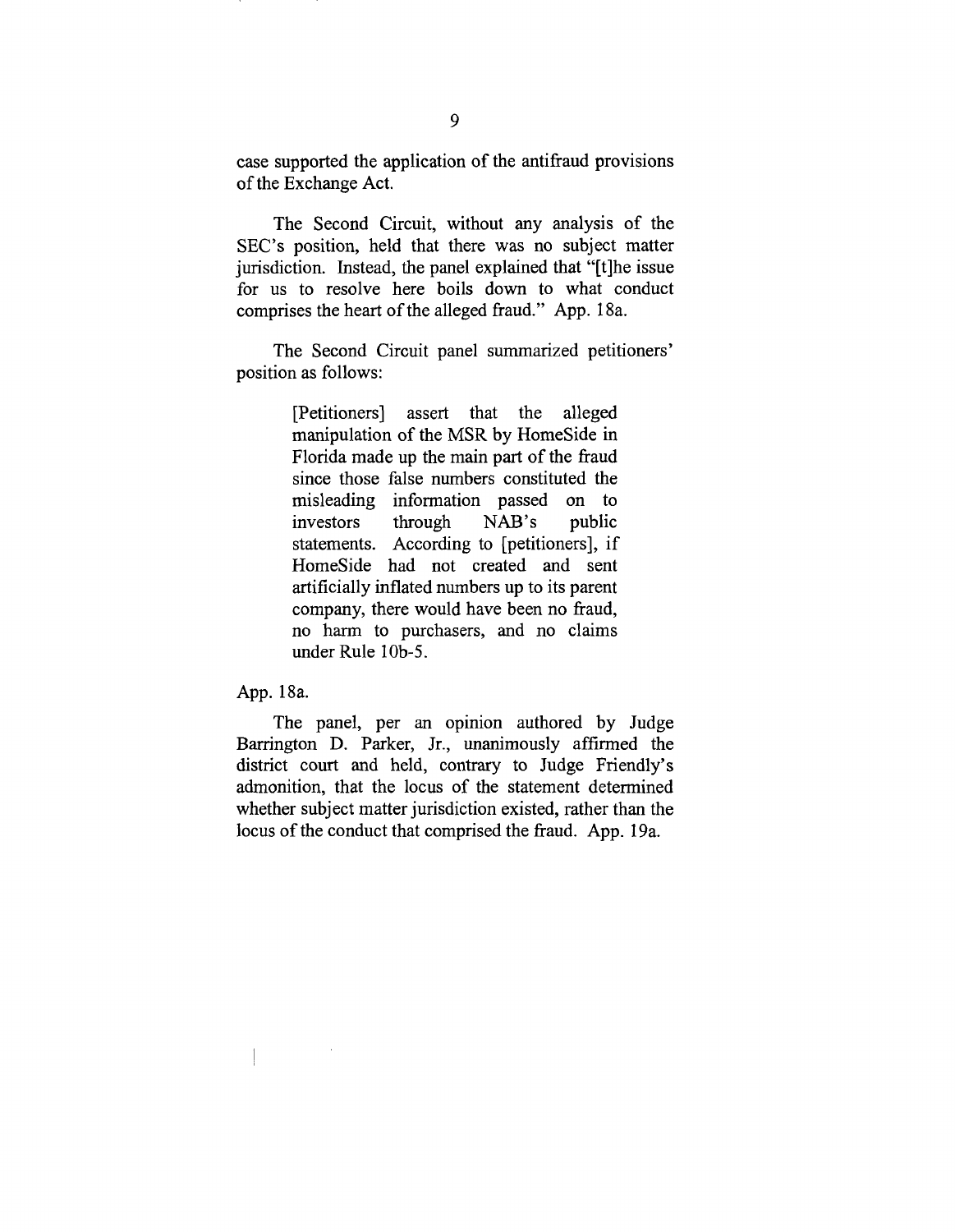### **REASONS FOR GRANTING THE PETITION**

L **The Federal Courts of Appeals Are Deeply Fractured Over Subject Matter Jurisdiction Involving Transational Securities Fraud**

### **Ao The Exchange Act Does Not Address Jurisdiction Over Transnational Securities Fraud**

While Congress may prescribe the extent of federal jurisdiction over actions to enforce the federal securities laws, so long as it does not violate the broad limits of the due process clause, *see, e.g., Leasco Data Processing Equip. Corp. v. Maxwell,* 468 F.2d 1326, 1334 (2d Cir. 1972), Congress, in the Exchange Act, said little that bears on the issue. As one court noted, the provisions of the Exchange Act "frame a fairly broad grant of jurisdiction, but they furnish no specific indications of when American federal courts have jurisdiction over securities law claims arising from [transnational] transactions." *Zoelsch v. Arthur Anderson & Co.*, 824<br>F.2d 27, 29-30 (D.C. Cir. 1987). In analyzing F.2d 27, 29-30 (D.C. Cir. 1987). Congressional silence regarding transnational securities fraud in the Exchange Act, Judge Friendly observed that "It]he Congress that passed these extraordinary pieces of legislation in the midst of the depression could hardly have been expected to foresee the development of offshore funds thirty years later *.... " Bersch v. Drexel Firestone, lnc.,* 519 F.2d 974, 993 (2d Cir. 1975).

However, the federal courts have not confined jurisdiction to securities transactions consummated in the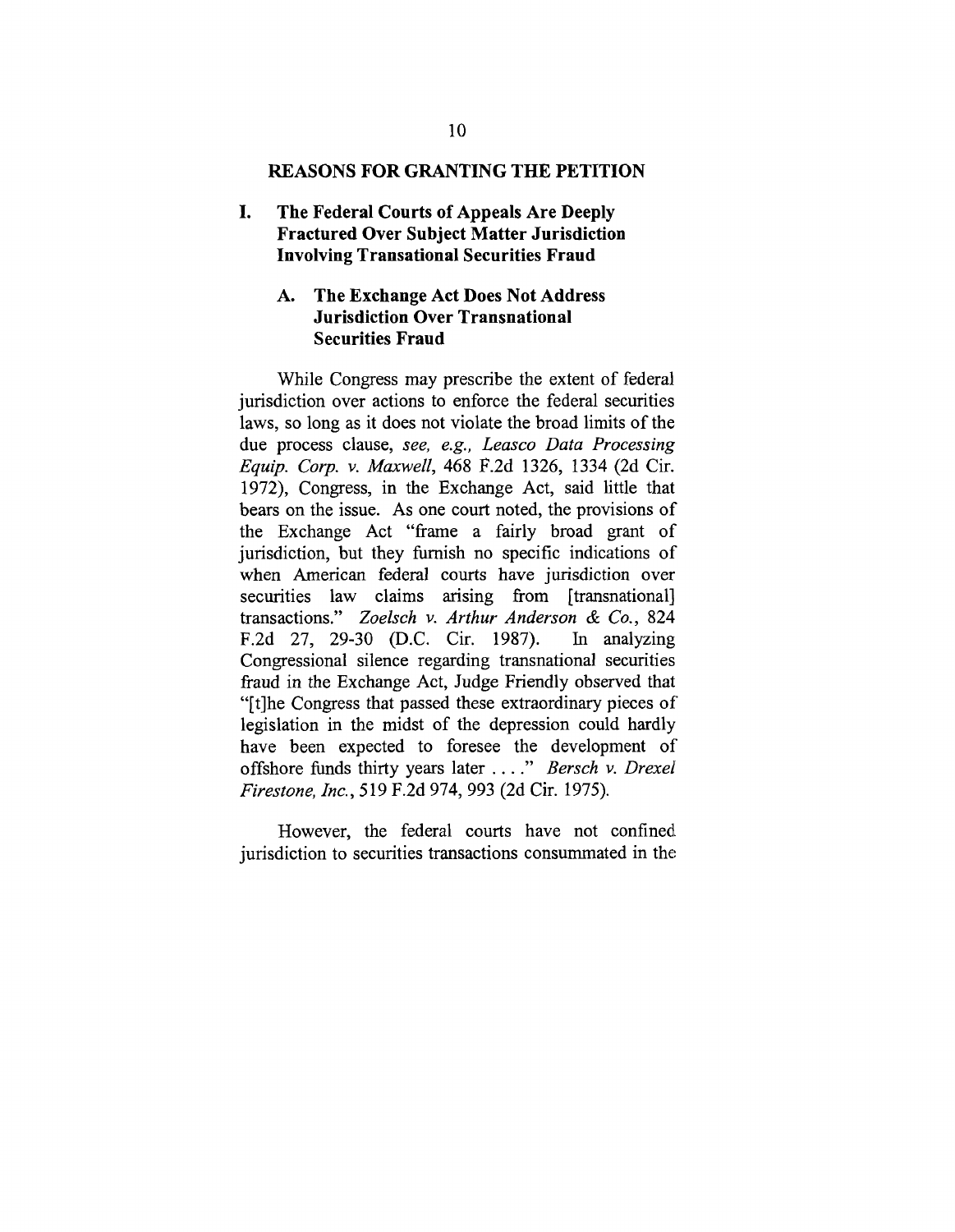United States. "It is elementary that the anti-fraud provisions of the federal securities laws apply to many transactions which are neither within the registration requirements nor on organized American markets." *Europe & Overseas Commodity Traders,* 147 F.3d at 123. Indeed, the courts plainly recognize that "subject matter jurisdiction may extend to claims involving transnational securities frauds." *S.E.C.v. Berger,* 322 F.3d at 192.

### **B. The Circuits Have Adopted Three Different Approaches To The "Conduct Test" At Issue**

Two tests have emerged to determine the reach of the antifraud provisions of the Exchange Act: the "effects test" and the "conduct test." Subject matter jurisdiction may be obtained by satisfying either test alone or by an "admixture or combination of the two." *Itoba Ltd.,* 54 F.3d at 122. The effects test focuses on whether domestic investors or markets are affected as a result of actions occurring outside the United States. *Europe & Overseas Commodity Traders,* 147 F.3d at 125. Under the "conduct test," subject matter jurisdiction exists over "conduct occurring predominately in the United States that is related to a transaction in securities, even if the transaction takes place outside the United States." *Restatement (Second) of Foreign Relations of the United States* §416(1)(d) (1987). This is true "even as applied to securities sold outside the United States or to persons who are not United States nationals or residents." *Id.* cmt. a.

Several methodologies have been devised to determine when, under the conduct test, American courts have jurisdiction over domestic conduct that is alleged to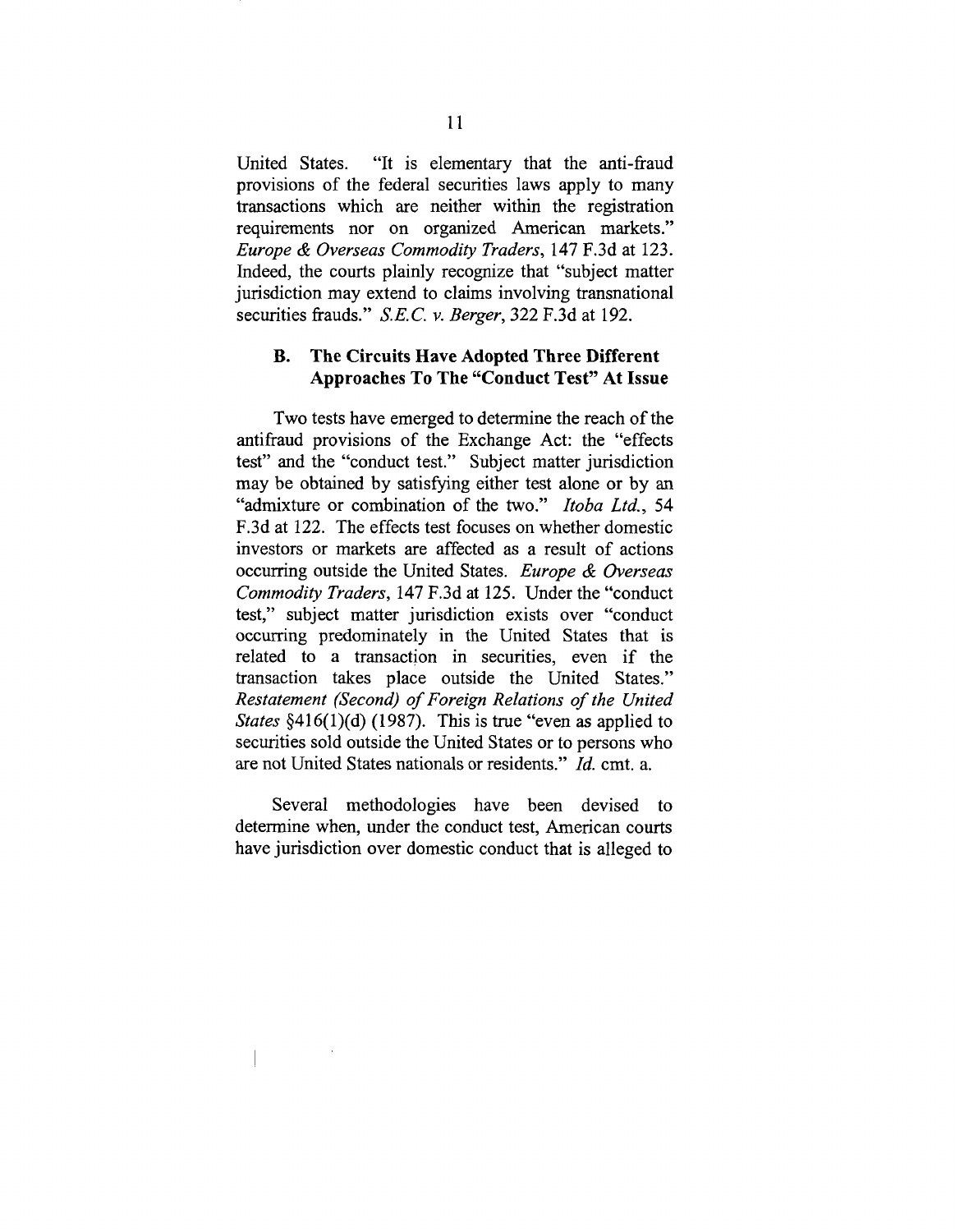have played some part in the preparation of a transnational securities fraud. However, "[t]he chronic difficulty with [the conduct test] has been describing, in sufficiently precise terms, the sort of conduct occurring in the United States that ought to be adequate to trigger American regulation of the transaction." *Kauthar SDN BHD,* 149 F.3d at 665. "Indeed, the circuits that have confronted the matter have articulated a number of methodologies." *Id.*

The District of Columbia Court of Appeals has advanced the most restrictive approach under the conduct test, holding that the domestic conduct at issue must itself constitute a securities violation. *Zoelsch,* 824 F.2d at 31. ("[J]urisdiction will be in American courts where the domestic conduct comprises *all the elements of a defendant's conduct* necessary to establish a violation of Section 10(b) and Rule 10b-5")(emphasis added).

At the other end of the spectrum, the Third, Eighth and Ninth Circuits, while also focusing on whether the United States-based conduct causes the plaintiff's loss, "generally require *some lesser quantum of conduct." Robinson v. TCI/US W. Commc'ns, Inc.,* 117 F.3d 900, 906 (emphasis added). The Third Circuit, in *S.E.C.v. Kasser,* 548 F.2d 109 (3d Cir. 1977), held that the conduct comes within the scope of the Exchange Act if "at least *some activity* designed to further a fraudulent scheme occurs within the country." *Id.* at 114 (emphasis added). The Eighth Circuit, in *Continental Grain (Austl.) Pry. Ltd. v. Pacific Oilseeds, Inc.,* 592 F.2d 409 (8th Cir. 1979),. held that the Exchange Act provisions were applicable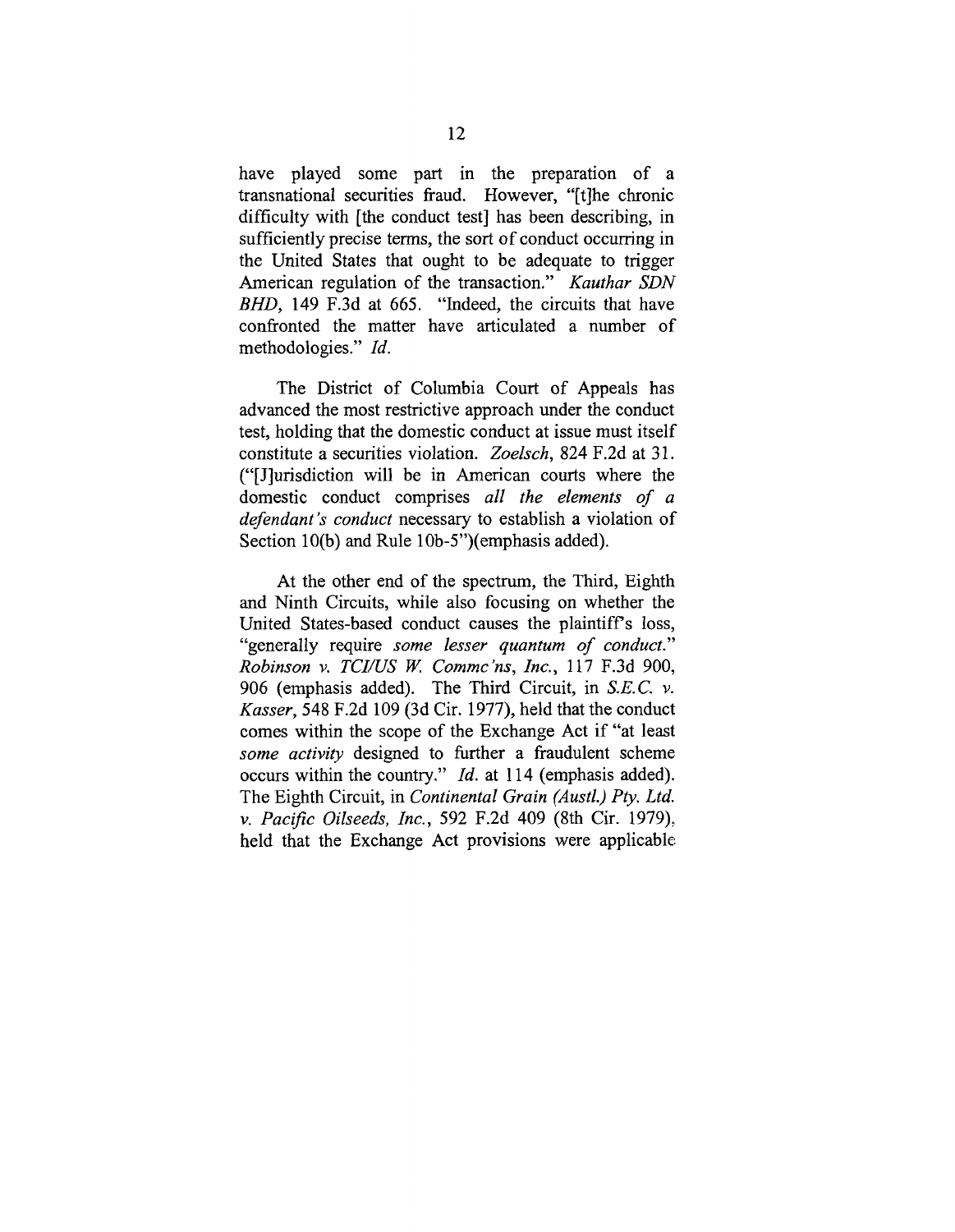when the domestic conduct "was in furtherance of a fraudulent scheme and was *significant with respect to its accomplishment." ld.* at 421 (emphasis added). The Ninth Circuit adopted the Eighth Circuit's standard set forth in *Continental Grain (Austl.) Pty. Ltd.* in *Gruenthal GmbHv. Hotz,* 712 F.2d 421,425 (9th Cir. 1983).

The Second, Fifth and Seventh Circuits have set a mid-course between the two extremes of the District of Columbia Circuit, on the one hand, and the Third, Eighth and Ninth Circuits, on the other hand. The Second Circuit, in this case, recently reiterated "that our 'conduct test' requires that 'the defendant's conduct in the United States [be] more than merely preparatory to the fraud, and [that] particular acts or culpable failures to act within the United States directly cause[ ] losses to foreign investors abroad' for subject matter jurisdiction to exist." *Morrison v. National Austl. Bank,* 547 F.3d 167, 173 n.6 (2d Cir. 2008).

Similarly, in *Robinson,* the Fifth Circuit held that the conduct test requires that the domestic conduct in question be: (1) more than merely preparatory to the fraud, and (2) a direct cause of the loss in question. *Robinson,* 117 F.3d at 906-07.

The Seventh Circuit, in *Kauthar SDN BHD,* aligned itself with the Second and Fifth Circuits' "conduct test" methodology and held that its approach:

> represents the same midground as that identified by the Second and Fifth Circuits. ... [W]e would do serious violence to the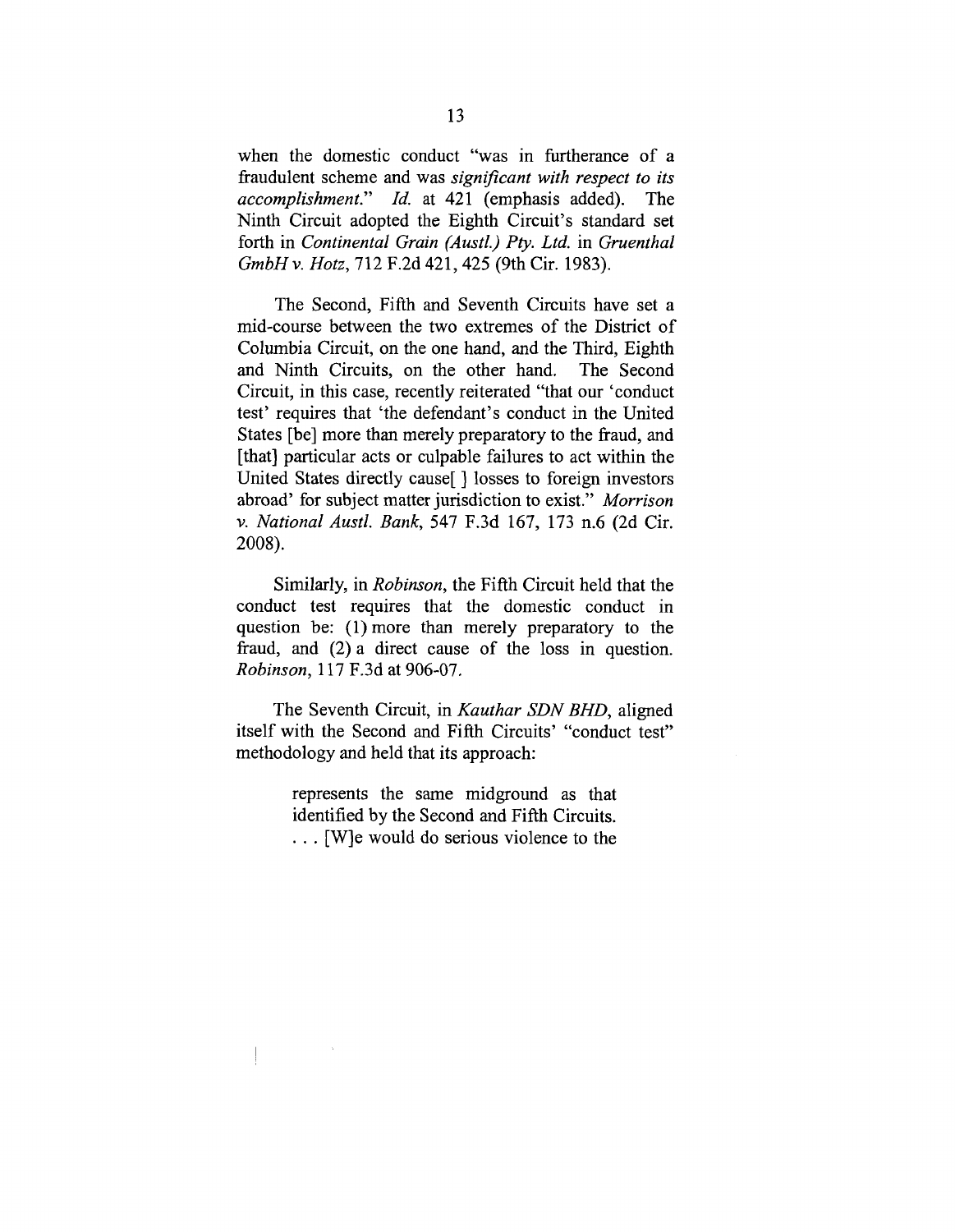policies of these statutes if we did not recognize our country's manifest interest in ensuring that the United States is not used as a "base of operations" from which to "defraud foreign securities purchasers or sellers." *Kasser,* 548 F.2d at 116. This interest is amplified by the fact that we live in an increasingly global financial<br>community. The Second and Fifth The Second and Fifth Circuit's iterations of the test embody a satisfactory balance of these competing considerations.

*Kauthar SDNBHD,* 149 F.3d at 667.

### **C. The Conflict Is Entrenched**

The conflict between the circuits is entrenched, with different circuits choosing to follow different approaches and rejecting the approaches formulated by other circuits **-** and reaching differing results as a consequence. As the Seventh Circuit has observed, "[a]lthough the Circuits that have confronted the matter seem to agree that there are some transnational situations to which the antifraud provisions of the securities laws are applicable, agreement appears to end at that point." *Kauthar SDN BHD,* 149 F.3d at 665.

In view of such an entrenched conflict, resolution of the conflict by this Court is warranted.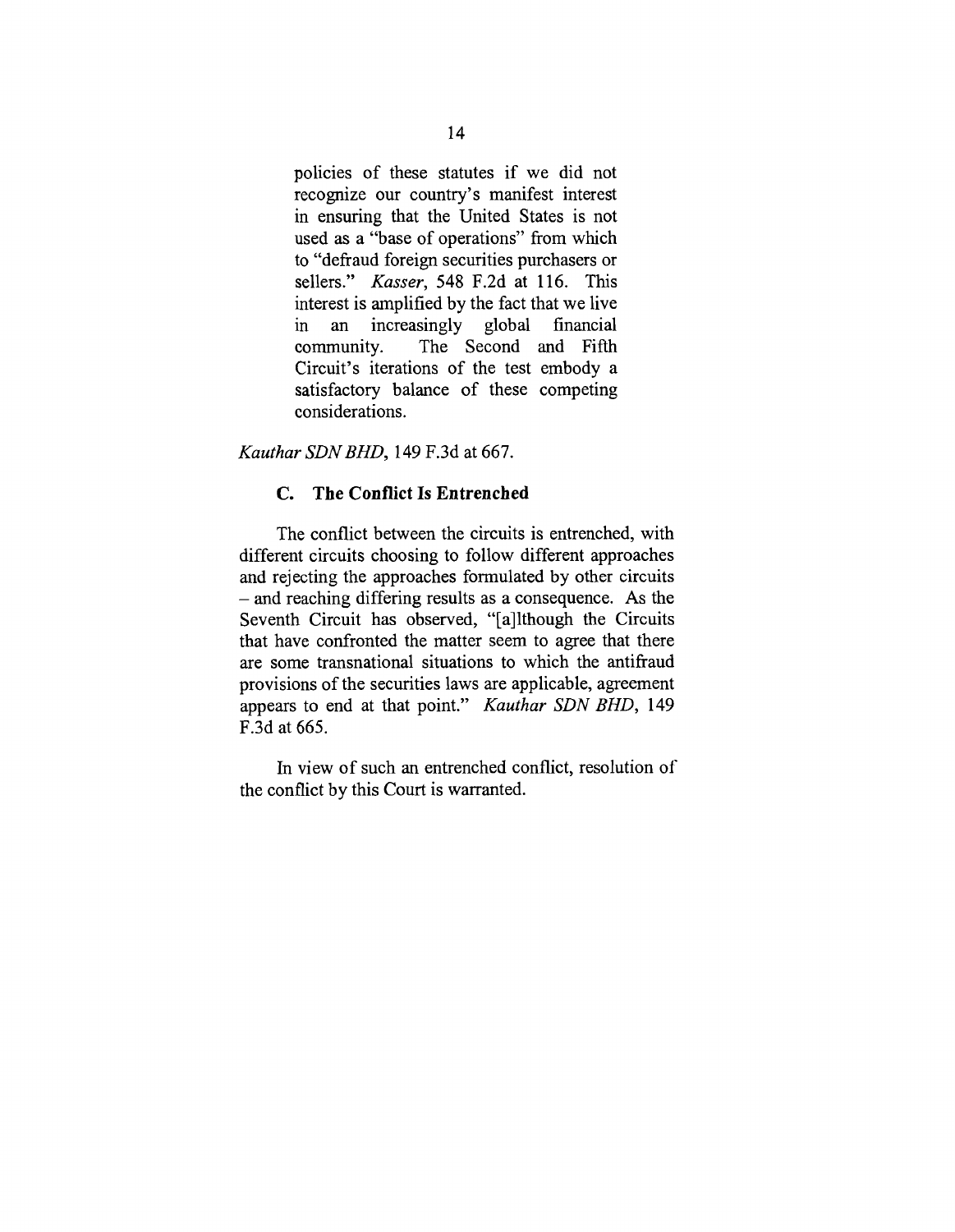### **II. This Case Is An Excellent Vehicle For Addressing The "Conduct Test"**

The context of this case afford an ideal opportunity to resolve the reach of the Exchange Act provisions to transnational securities fraud under the "conduct test". The issue is the sole ground upon which the Second Circuit's decision is based. Furthermore, although the Fifth and Seventh Circuits follow the Second Circuit's approach to the "conduct test," the result would have been different in other circuits.

As the *Kasser* case above demonstrates, petitioners would prevail under the test used in the Third Circuit because "at least some activity designed to further a fraudulent scheme occur[red] within the country." *Kasser,* 548 F.2d at 114. Petitioners also would prevail in the Eighth and Ninth Circuits because the domestic conduct alleged here "was in furtherance of a fraudulent scheme and was significant with respect to its accomplishment." *Continental Grain (Austl.) Pty. Ltd.,* 592 F.2d at 421. Indeed, all of the fraud alleged in the Complaint, except for publication, occurred in Florida.

### **III. As Recognized By The SEC, Resolution Of The Split Among The Circuits Is Necessary Now**

This Court should not allow uncertainty over how to implement the "conduct test" to persist in the federal circuits any longer.

First, the issue has already percolated in the federal appeals courts. As shown above, seven circuits have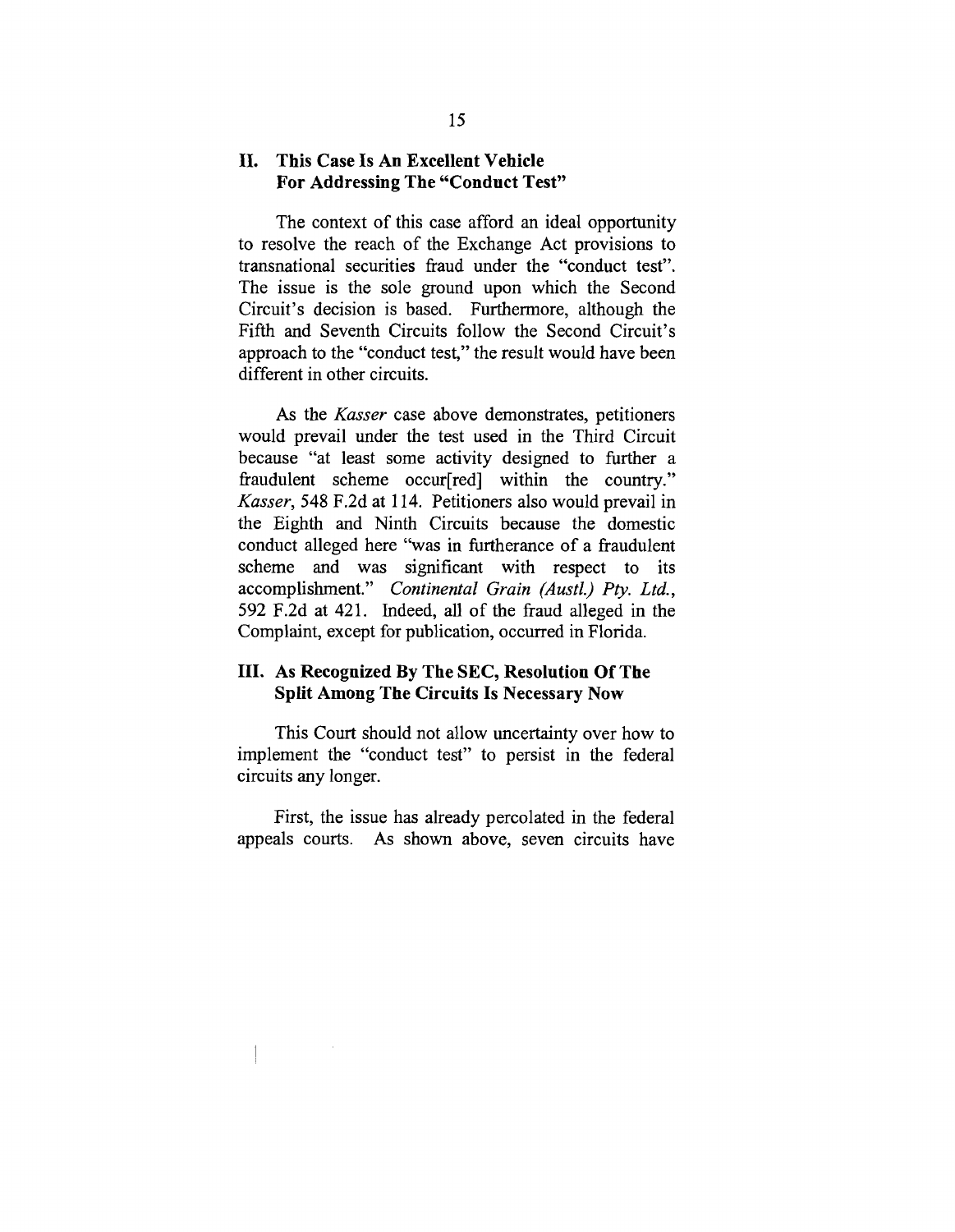addressed this issue, and three different tests have emerged. The issue has been laid out by the appellate courts below; it is time for this Court to rule.

Second, the extraterritorial application of the antifraud provisions of the federal securities laws is an important issue, implicating serious policy concerns. As the Third Circuit noted in adopting its "conduct" test standard, "it should be recognized that this case in a large measure calls for a policy decision" as to the extent the United States should police domestic conduct aimed at foreign investors. *Kasser,* 548 F.2d at 116.

Third, as shown above, the Exchange Act and its legislative history are silent on the issue of extraterritorial application. There is no language foreclosing it; nor is there any language defining its scope. This Court is the *only* vehicle for a definitive resolution of this important issue.

Fourth, as noted above, courts in different circuits are reaching different results on essentially identical facts. Indeed, within two days of the Second Circuit's decision in this case, a court in the Eleventh Circuit reached the opposite holding on virtually the same facts. *See In re CP Ships Ltd. Sec. Litig.,* 2008 WL 4663363, at \*2 (court exercised jurisdiction over securities claims involving financial fraud at Tampa, Florida-based subsidiary that were reported in financial statements of parent company in England).

Finally, the incidence of transnational fraud has changed dramatically. Due to advances in electronic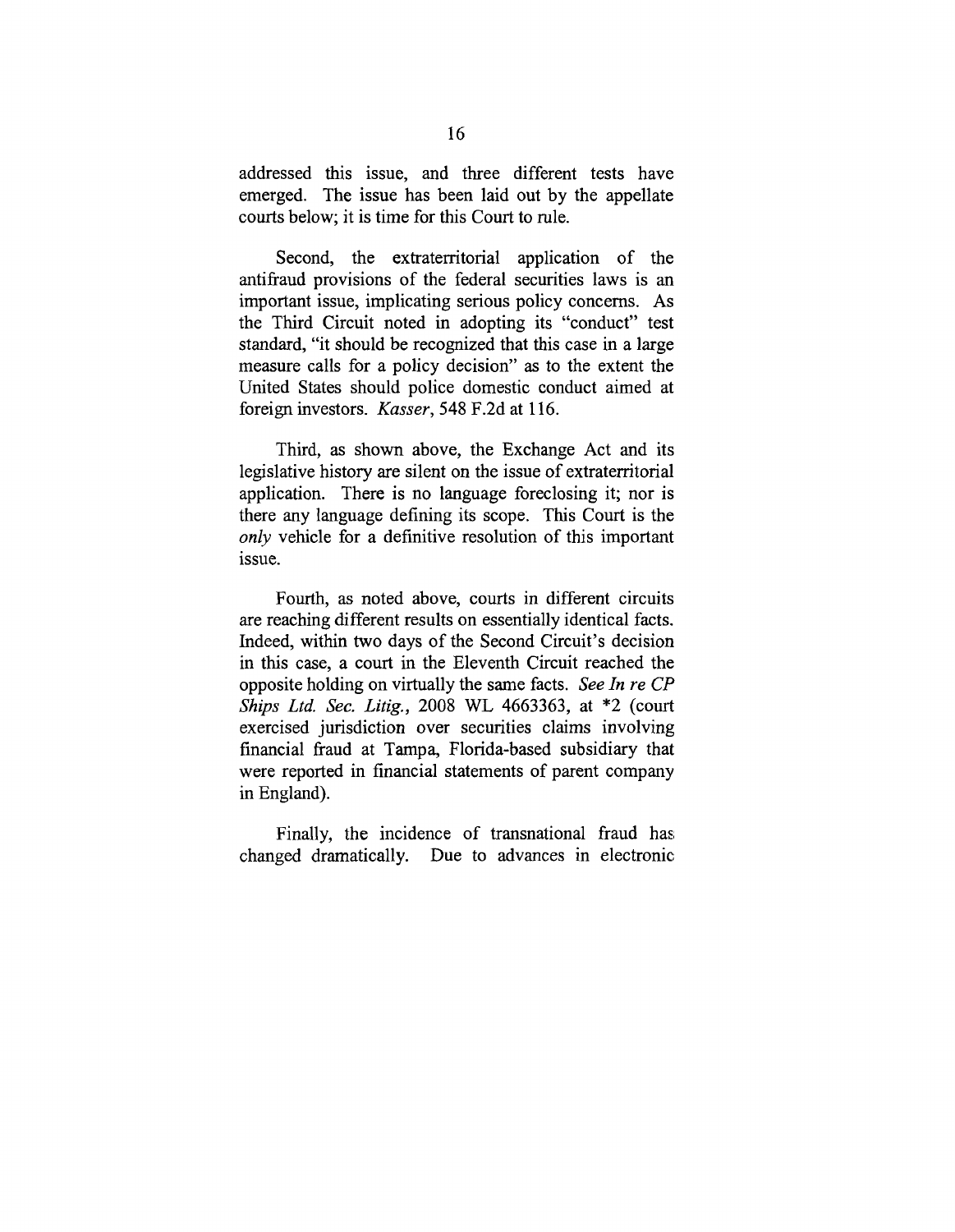communications and global financial liberalization, isolated financial markets have merged into an interconnected financial marketplace. Many corporations, including NAB, have become global citizens. Thus, any fraud, as most recently exemplified by the Madoff Ponzi scheme, affect investors and markets in multiple nations. As transnational fraud increases, guidance from the Court becomes even more crucial.

### **IV. As The SEC Noted, The Second Circuit's Case-By-Case Application Of The "Conduct Test" Has Left "Uncertainty In The District Courts"**

As the SEC noted in its *amicus brief*, the Second Circuit's case law on the "conduct test" can be read to set forth a series of 'diverse formulations' of the applicable legal standard. App. 49a (quoting *In re Alstom SA Sec. Litig.,* 406 F. Supp. 2d 346, 73-74 (S.D.N.Y. 2005)). The district court in *Alstom* noted that there has been an "apparent shift in emphasis from a test of strict causation" **-** one where the domestic conduct must be the immediate cause of the overseas investors' losses  $-$  "to one of materiality of the domestic acts."  $Id$ . This has created a "tension" in the case law, *id.,* and, as a result, courts have largely resorted to engaging in a case-by-case comparison of the specific fact patterns to those of existing Second Circuit precedent. The district court in this case similarly noted that "[t]he complexity of th[is] required analysis means that individual cases are decided on very fine distinctions." App. 32a.

 $\pm$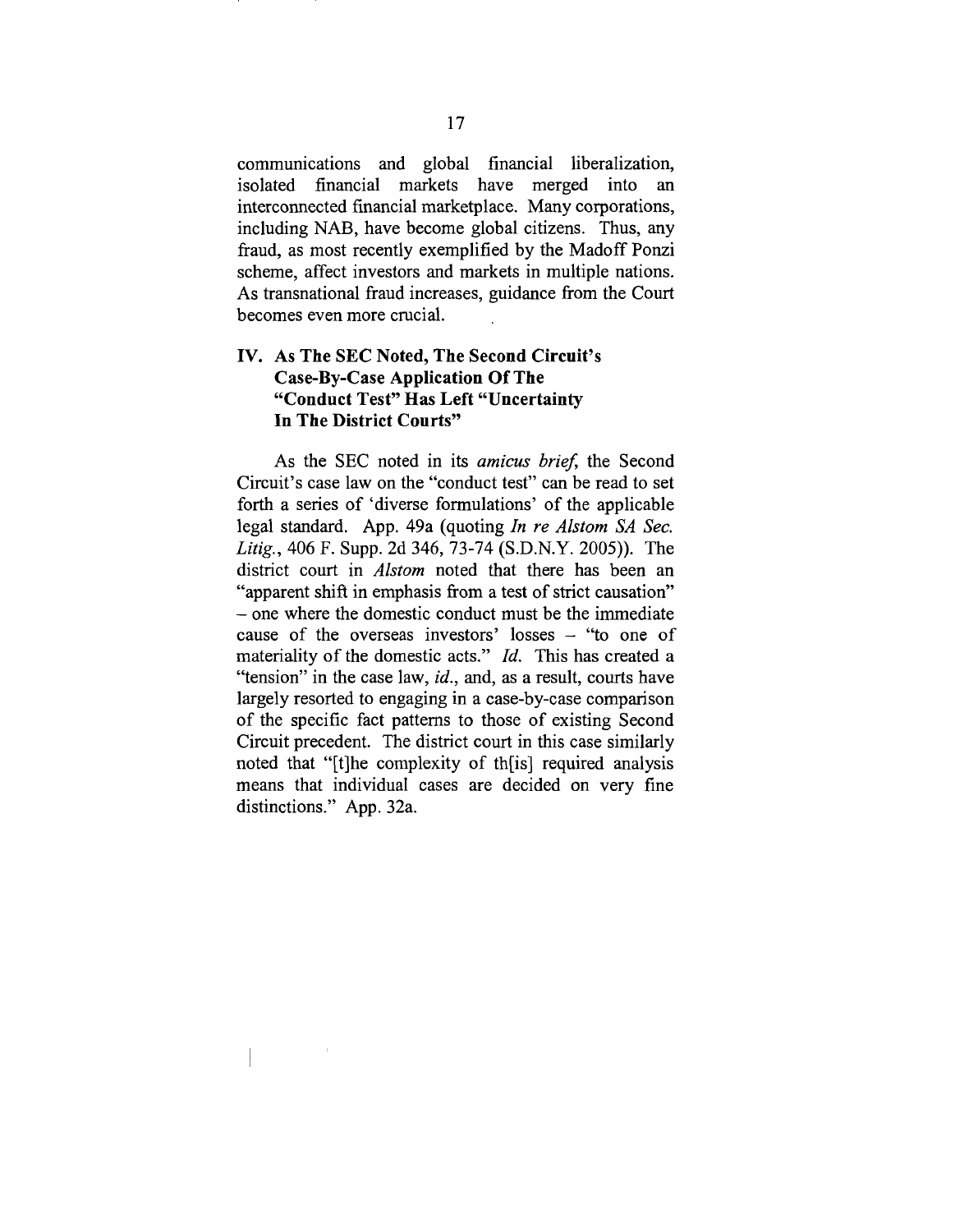As previously noted, the SEC proposed the following standard to assess whether the antifraud provisions apply to transnational securities fraud cases:

> The antifraud provisions of the securities laws apply to transnational frauds that result exclusively or principally in overseas losses if the conduct in the United States is material to the fraud's success and forms a substantial component of the fraudulent scheme.

App. 48a.

In support of its proposal, the SEC explained that:

The Commission believes that this Court could bring greater clarity to this area by adopting the proposed formulation. Furthermore, because this jurisdictional test would also be applied to Commission actions, *see SEC v. Berger,* 322 F.3d 187, 193-94 (2d Cir. 2003), we believe that the proposed standard would help preserve the Commission's ability to bring an<br>enforcement action involving future enforcement action involving future transnational frauds such as the one alleged in the case.

App. 49a.

In essence, the SEC recommended that the Second Circuit adopt a "conduct test" standard that was more